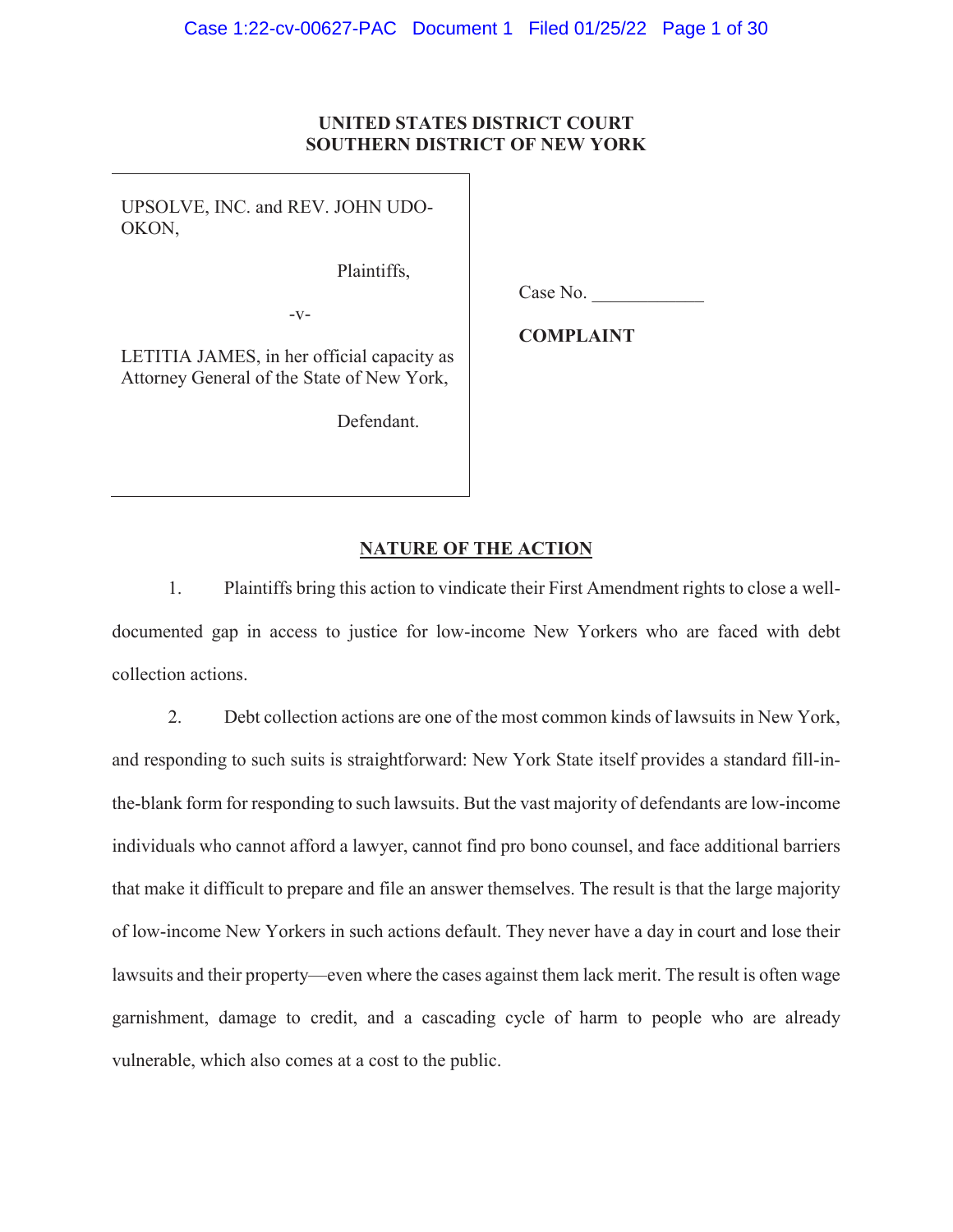#### Case 1:22-cv-00627-PAC Document 1 Filed 01/25/22 Page 2 of 30

3. Plaintiffs stand ready to respond to this access to justice crisis. Plaintiff Upsolve is a nonprofit organization with a mission and a track record of fighting to ensure that all Americans can access their legal rights. Upsolve has carefully designed, crafted, and obtained funding to implement a program—the American Justice Movement ("AJM")—to train professionals who are not lawyers to provide free legal advice on whether and how to respond to a debt collection lawsuit. All advice under the program would be reliable, free, straightforward, and narrowly circumscribed, provided on a strictly non-commercial basis to ensure that defendants can understand their rights and respond to the debt collection lawsuits against them. Plaintiff Rev. John Udo-Okon is a pastor in the South Bronx whose community is desperately in need of such free advice. Rev. Udo-Okon stands ready to associate with Upsolve to advocate for and provide free, narrowly circumscribed legal advice for the purpose of increasing access to the courts and thereby protecting the property and liberty of low-income New Yorkers who are currently unable to understand or access their legal rights when faced with a debt collection action.

4. The only thing stopping Plaintiffs is the threat of prosecution under New York's rules governing the unauthorized practice of law ("UPL"). New York law is clear that individuals who are not lawyers may not provide legal advice, and that advising a person on how to respond to a lawsuit qualifies as legal advice even when the advice is free, straightforward, and simple. The UPL rules threaten anybody who does so—or anybody who solicits or aids in providing such advice—with criminal misdemeanor prosecution and civil penalties. Because AJM staff and Rev. Udo-Okon are not lawyers, they cannot provide truthful and non-misleading advice about how to answer a debt collection lawsuit without facing the risk of such punishment.

5. The UPL rules put the many low-income New Yorkers who would receive AJM's advice in a devastating bind. If they solicit legal advice from qualified and trusted advisors who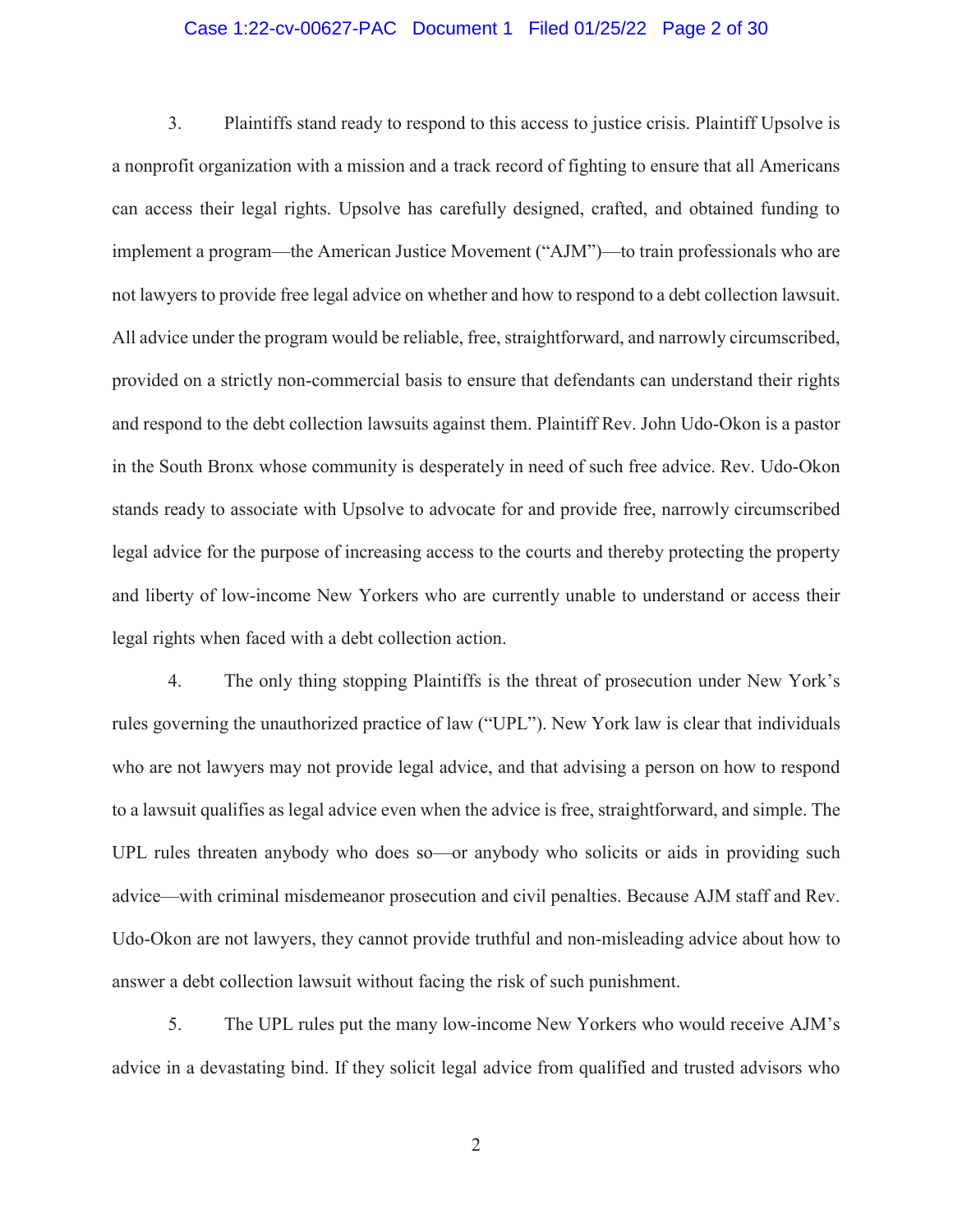#### Case 1:22-cv-00627-PAC Document 1 Filed 01/25/22 Page 3 of 30

are not lawyers, they face a risk of criminal or civil prosecution themselves and also expose their advisors to that same risk. But if they do not receive such advice, they will likely receive no advice at all, default in their debt collection lawsuits, and face the risk of being wrongfully deprived of their property and the risk of harmful and long-lasting follow-on consequences.

6. Plaintiffs bring this action to vindicate their First Amendment rights to close this gap in the access to justice, and to declare that New York's UPL rules cannot be validly applied to prohibit the truthful and non-misleading advice they would provide.

7. At the outset, application of the UPL rules here triggers First Amendment scrutiny. The UPL rules are content-based because their application depends on the content of a person's speech, and in particular whether one individual's speech to another includes advice about how to respond to a lawsuit. They also impede on the Plaintiffs' associational rights, as "collective activity undertaken to obtain meaningful access to the courts is a fundamental right within the protection of the First Amendment" to the United States Constitution. *In re Primus*, 436 U.S. 412, 426 (1978) (quoting *United Transp. Union v. State Bar of Mich.*, 401 U.S. 576, 585 (1971)).

8. New York's UPL rules are well intentioned and effective at combatting the risk of unreliable advice in many applications, so would ordinarily withstand First Amendment scrutiny. But they cannot withstand First Amendment scrutiny as applied under the narrow circumstances of this case. As applied to Plaintiffs, those rules would be affirmatively counterproductive and impede the very interests the UPL rules were adopted to protect. In particular, UPL rules are designed to protect consumers from unreliable or fraudulent advice and to protect the integrity of the courts and the public perception of the justice system. But Plaintiffs would be providing advice for free, without any financial motivation. They would be advising individuals in an area where New York has itself recognized an access to justice gap and that straightforward advice can be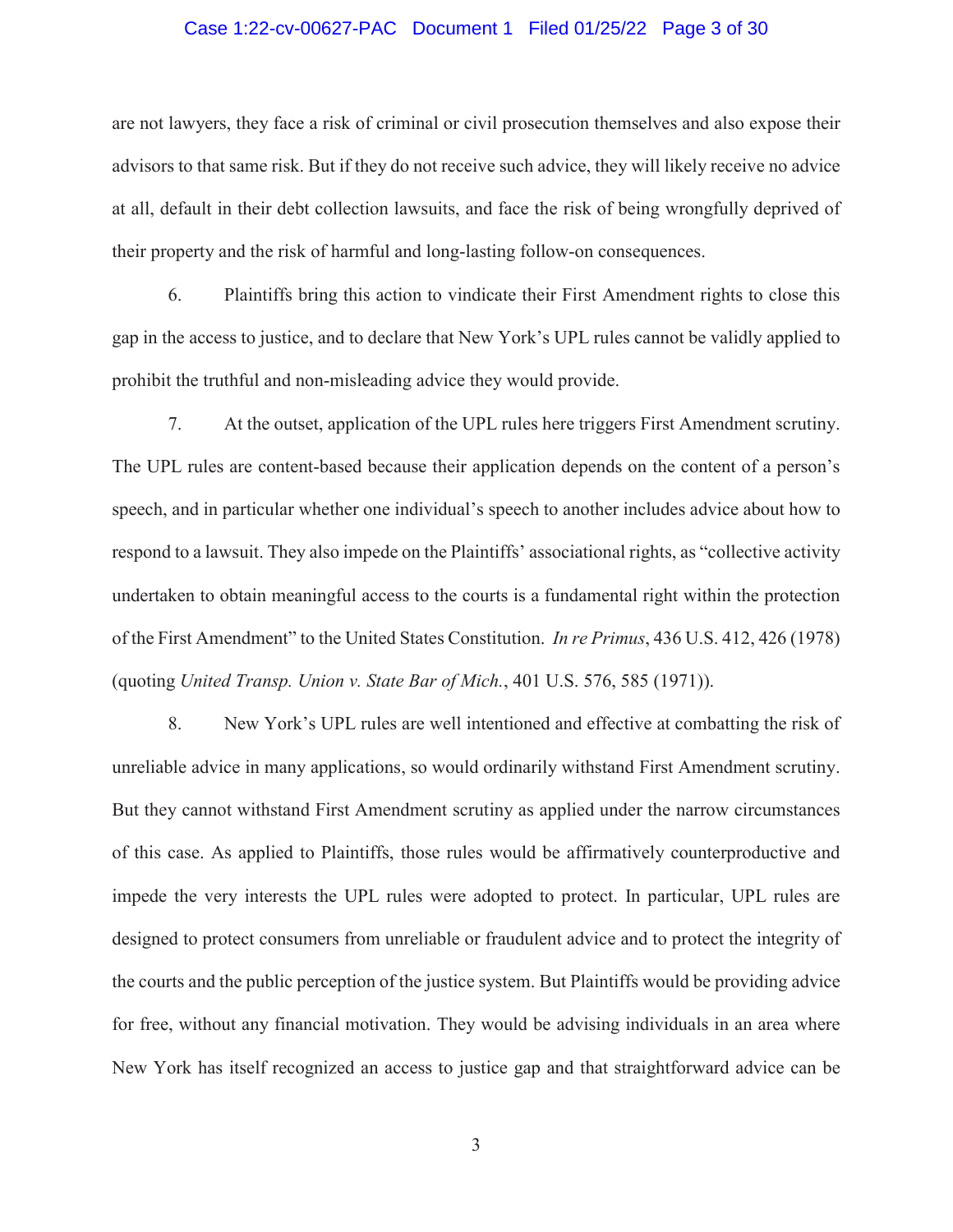#### Case 1:22-cv-00627-PAC Document 1 Filed 01/25/22 Page 4 of 30

reliably provided, as New York promulgates a standard form for filing such a response. And Plaintiffs have carefully crafted their program to ensure reliability—with third-party experts attesting that the program would help many New Yorkers. Conversely, without the free advice provided under Plaintiffs' program, many low-income New Yorkers would be left to fend for themselves without any advice at all about how to respond to a debt collection action: Low-income New Yorkers typically cannot afford a lawyer, especially to respond to relatively low-dollar demands, and pro bono counsel are in too short supply to fill the gap. Experience shows that many individuals will simply fail to respond, leading to default judgments entered without any adversarial testing, notwithstanding evidence that debt collection suits often lack merit or demand inflated payments. New York does not have a legitimate interest in increasing the number of default judgments and preventing people from obtaining help to respond to lawsuits using a form that New York has itself provided, particularly when Plaintiffs have carefully crafted a program to provide the requisite protections against uninformed, bad-faith, or false advice.

9. This Court accordingly should enter a declaration that the UPL rules are unconstitutional as applied to Plaintiffs' participation in the American Justice Movement, and an injunction preventing the enforcement of the UPL rules against Plaintiffs' conduct, along with other relief necessary for Plaintiffs to vindicate their constitutional rights.

#### **THE PARTIES**

10. Plaintiff Upsolve, Inc., is a 501(c)(3) nonprofit, tax-exempt organization chartered in New York with the mission of helping Americans access their civil legal rights for free and engaging in widespread education and advocacy to that end. Upsolve is currently the largest nonprofit organization providing free bankruptcy-related resources in the United States and has confirmed relieving more than \$400 million in debt for low-income self-represented debtors filing for simple, no-asset Chapter 7 bankruptcy. Upsolve also provides free online education on a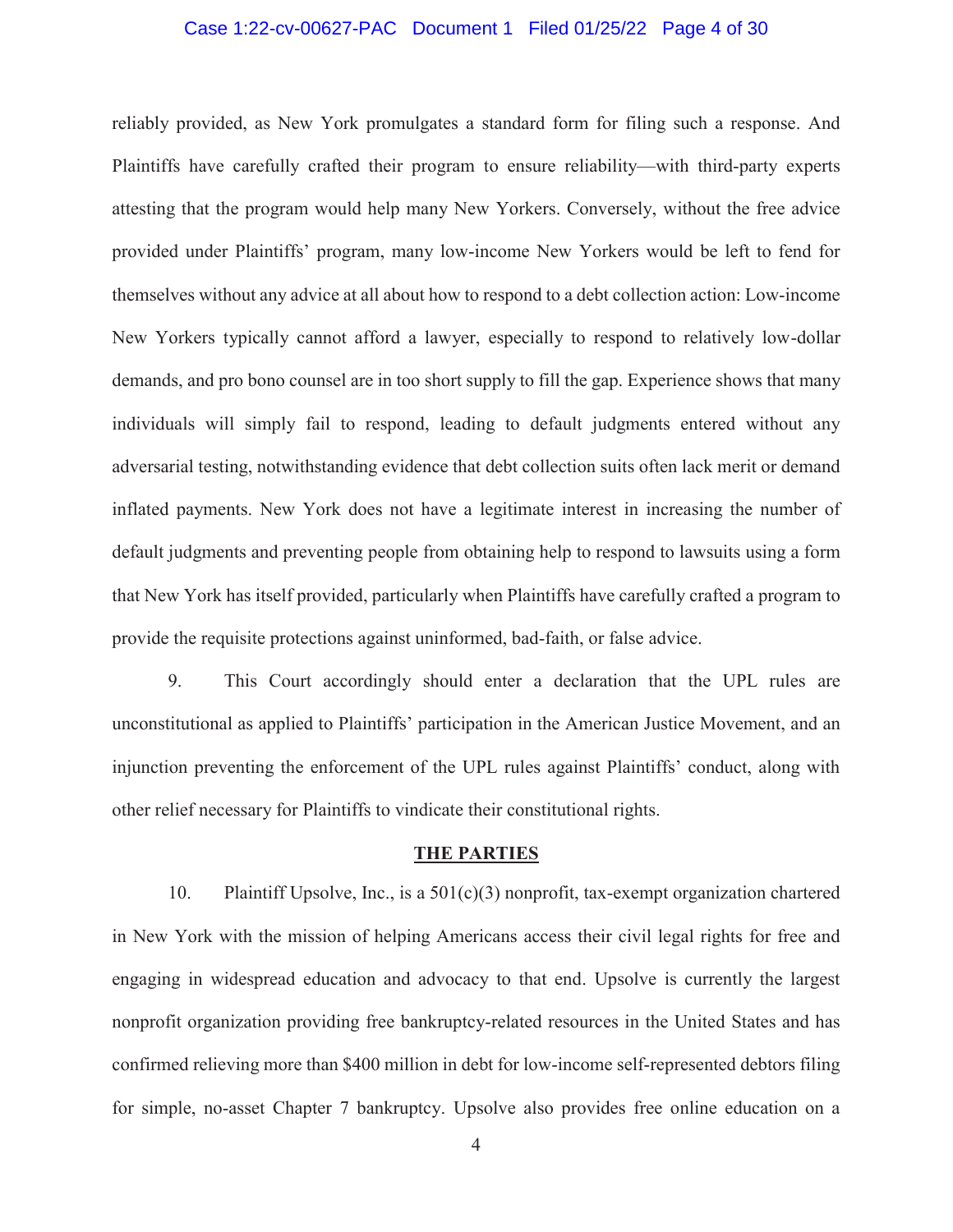#### Case 1:22-cv-00627-PAC Document 1 Filed 01/25/22 Page 5 of 30

number of topics, including debt collection defense, student loans, wage garnishment, repossession, foreclosures, evictions, among others, and serves over 150,000 individuals per month. Coupled with its free online resources, Upsolve invests heavily in public advocacy to raise awareness around civil rights injustices, and the corresponding inability of millions of low-income families to access their legal rights.

11. Upsolve's success has been widely recognized in the media. Upsolve has received funding support from major public-interest and philanthropic organizations, such as the Robin Hood Foundation and the Hewlett Foundation.

12. The American Justice Movement is an Upsolve project.

13. Plaintiff Reverend John Udo-Okon is a reverend at Word of Life Christian Fellowship International in the South Bronx. Rev. Udo-Okon and his congregation provide services to people in need. Many members of his community are facing credit issues and debt collection lawsuits and lack access to free counsel or legal advice they can afford.

14. Defendant Letitia James is the Attorney General of the State of New York. Defendant James' official duties include the administration and enforcement of regulations governing the unauthorized practice of law. She is sued in her official capacity.

#### **JURISDICTION AND VENUE**

15. This Court has jurisdiction pursuant to 28 U.S.C. § 1331 and 28 U.S.C. § 1343 because this suit arises under the First and Fourteenth Amendments to the United States Constitution and 42 U.S.C. § 1983. This Court also has jurisdiction under the Declaratory Judgment Act, 28 U.S.C. §§ 2201–02.

16. Venue is proper in this judicial district pursuant to 28 U.S.C. § 1391(b)(2) because a substantial part of the events giving rise to the claim have occurred or will occur in this judicial district.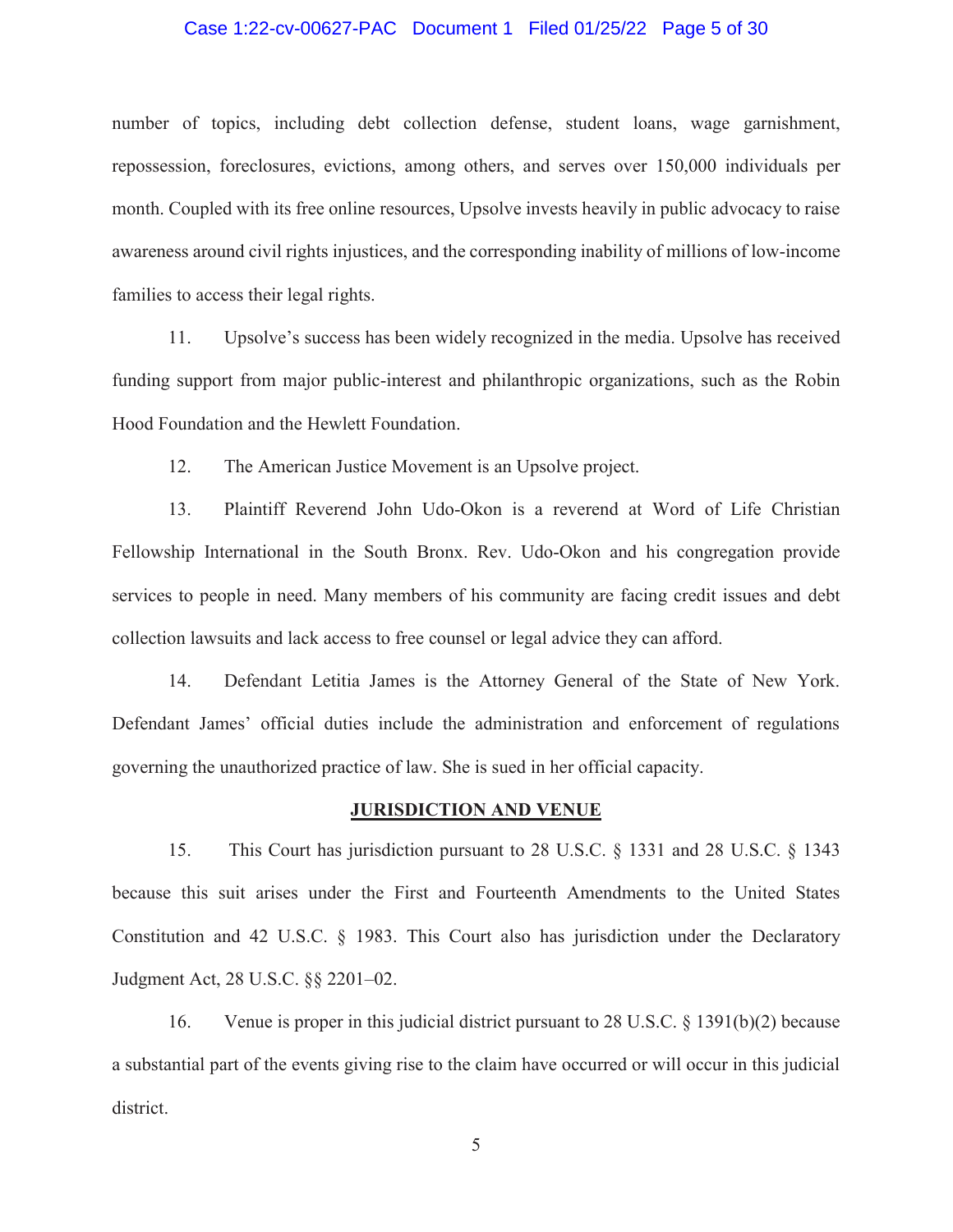#### **FACTS**

# **I. Many New Yorkers lack the basic legal assistance they need to respond to debt collection lawsuits, which can result in severe long-term consequences.**

17. The problem Plaintiffs seek to solve is widespread and severe: A restricted supply of free or low-cost civil legal assistance prevents low-income New Yorkers from understanding and accessing their legal rights when they are faced with debt collection actions, leading to wrongful deprivations of property and a cascade of other life-altering consequences.

18. Debt collection actions are one of the most common kinds of lawsuit in New York State courts. Debt collection actions have been estimated to comprise approximately one quarter of all lawsuits in New York's courts.

19. In the vast majority of debt collection lawsuits in New York State, the defendant fails to appear and thus faces a default judgment. Some estimates put this rate of default as high as 85-90%. A lower range of estimates puts it closer to 70%. Either way, the large majority of debt collection lawsuits end with a default judgment.

20. Defendants can avoid a default judgment, and the adverse consequences flowing from such a judgment, only if they file a timely response to the debt collection action.

21. Defendants who respond to debt collection lawsuits often obtain better outcomes, because many debt collection lawsuits lack merit or demand an amount that is too large. For example, one study by the Legal Aid Society of New York reviewed a sample of debt collection cases and estimated that more than a third were "clearly meritless."<sup>1</sup>

<sup>&</sup>lt;sup>1</sup> The Legal Aid Society et al., *Debt Deception: How Debt Buyers Abuse the Legal System to Prey on Lower-Income New Yorkers*, at 8–10 & 26 n.91 (May 2010), https://www.neweconomy nyc.org/wp-content/uploads/2014/08/DEBT\_DECEPTION\_FINAL\_WEB-new-logo.pdf.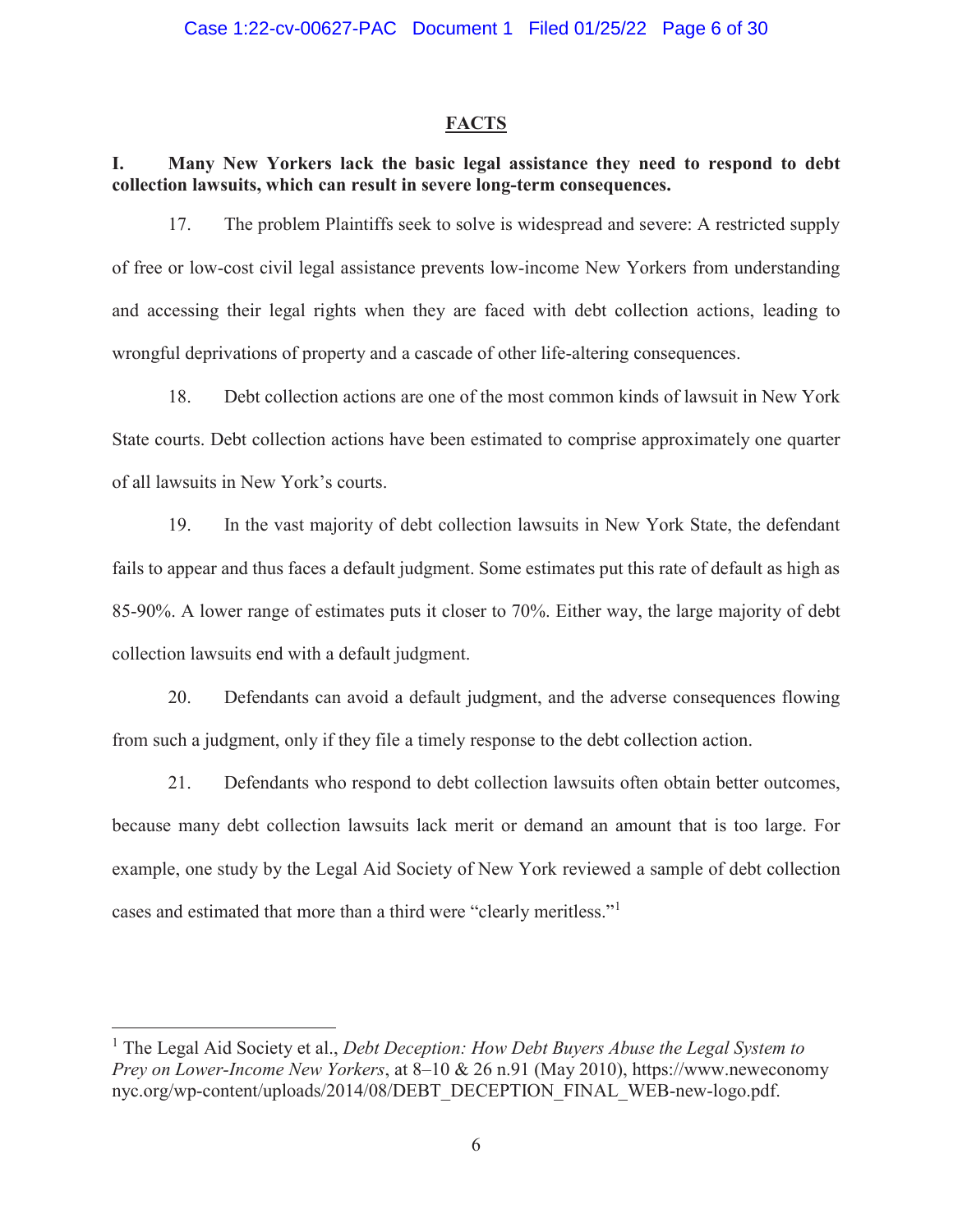#### Case 1:22-cv-00627-PAC Document 1 Filed 01/25/22 Page 7 of 30

22. By failing to answer and to assert available affirmative defenses, many defendants are deprived of their property without ever having their day in court. When defendants default, plaintiffs never have any need to prove their cases, and courts have no opportunity to assess the merits of their claims, even when a claim would fail were it subjected to adversarial testing.

23. Adverse judgements in debt collection actions can have devastating effect on the lives of low-income New Yorkers.

24. Defaulting in a debt collection lawsuit can lead to wage garnishment, eviction, repossession of an automobile, bank seizures, and lasting damage to a consumer's credit. This damage to credit can make it difficult for low-income New Yorkers to secure future financing such as on a car they need to access employment opportunities—and can make it more difficult for them to rebuild their credit. For somebody living in precarious financial circumstances, even small-dollar lawsuits can snowball to have devastating consequences.

25. The stories of New Yorkers William Evertsen, Liz Jurado, and Christopher Lepre all of whom defaulted in debt collection actions in which they received no legal advice demonstrate the need for such advice and the serious long-term consequences New Yorkers can experience without it<sup>2</sup>:

- *William Evertsen*: William ("Tyler") Evertsen is a 60-year-old HIV-positive gay man living in Brooklyn. In 2017, Evertsen received harassing phone calls from a third-party debt buyer regarding a debt he did not owe. The third-party debt buyer sued him and got a default judgment against him for this debt he did not owe, which has contributed to his financial distress. Evertsen explained that "[t]he judgment made me feel like I was defrauded, because they never proved that I actually owed the debt [and] I was also powerless to do anything about it."
- *Liz Jurado*: In 2019, after her husband lost his job, Liz Jurado got a full-time job that would allow her to "provide for my kids and take care of my husband." But shortly

 $2$  Declarations from these three individuals describing their experiences are attached to the Silbert Declaration in Support of the Motion for a Preliminary Injunction. *See* Silbert Decl. Ex. 5 (Evertsen); Ex. 6 (Jurado); Ex. 7 (Lepre).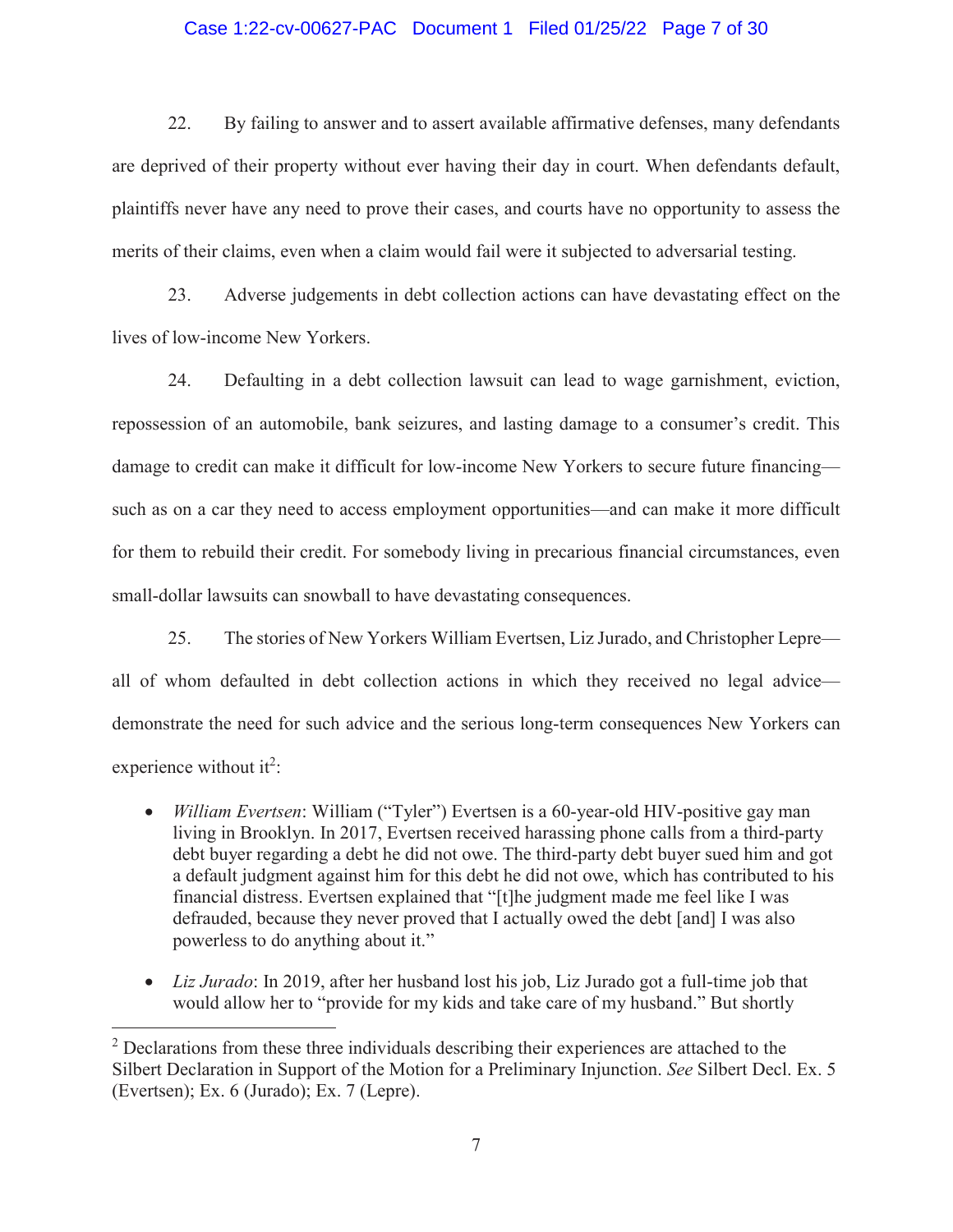thereafter Jurado received a letter from the sheriff that they were going to garnish her wages because she had defaulted in a lawsuit to collect a surprise medical debt incurred in connection with the birth of one of her children. Jurado "knew that having my wages garnished would have severe effects for myself and my family" since they "were living paycheck-to-paycheck." Jurado received no legal advice because she "could not afford a lawyer" and "did not know of any resources that would provide me with legal assistance for free." As Jurado describes her experience, "I was facing permanent, life-altering consequences for something that I didn't even know how to do anything about."

- *Christopher Lepre*: In 2015, Christopher Lepre's car flipped over. Lepre, a U.S. Navy veteran, had "no choice but to take on a high interest loan" to purchase a new car. Lepre's car quickly stopped working. Lepre's auto lender demanded repayment, sued him on his debt, and he defaulted because he "didn't know what I needed to do in order to defend myself" and was unable to find a lawyer to help him. As Lepre explains, "I wish I had gotten my day in court  $\ldots$  [but] the judge decided the case without hearing my side and without the [other side] ever having to prove their case." Lepre continues to suffer the "negative consequences of the lawsuit": his wages are being garnished at the rate of over \$1000 per month; there were times he "could not afford to pay [his] rent"; he "cannot afford a car"; and his credit score is "further damaged."
	- 26. Access to basic free legal advice could make a big difference for many other debt

collection defendants. Individual defendants who have legal assistance not only have their day in court, but also tend to secure more favorable outcomes. As a report from the National Center for State Courts explains: "Although plaintiffs are generally represented by attorneys, defendants in [lower-value] cases are overwhelmingly self-represented, creating an asymmetry in legal expertise that, without effective court oversight, can easily result in unjust case outcomes."<sup>3</sup>

27. There is accordingly a pressing need among many low-income New Yorkers for

legal advice about how to respond to a debt collection action to avoid a default judgment, obtain access to justice, and potentially obtain a better outcome by prevailing on the merits.

<sup>&</sup>lt;sup>3</sup> National Center for State Courts, *Call to Action: Achieving Civil Justice for All*, at 34 (2016), https://www.ncsc.org/ data/assets/pdf file/0029/19289/call-to-action -achieving-civil-justicefor-all.pdf; *see also* The Pew Charitable Trusts, *How Debt Collectors Are Transforming the Business of State Courts*, at 14–15 (May 2020), https://www.pewtrusts.org/- /media/assets/2020/06/debt-collectors-to-consumers.pdf (collecting "analyses from jurisdictions across the country indicat [ing] that when consumers are represented by attorneys, they are more likely to secure a settlement or win the case outright").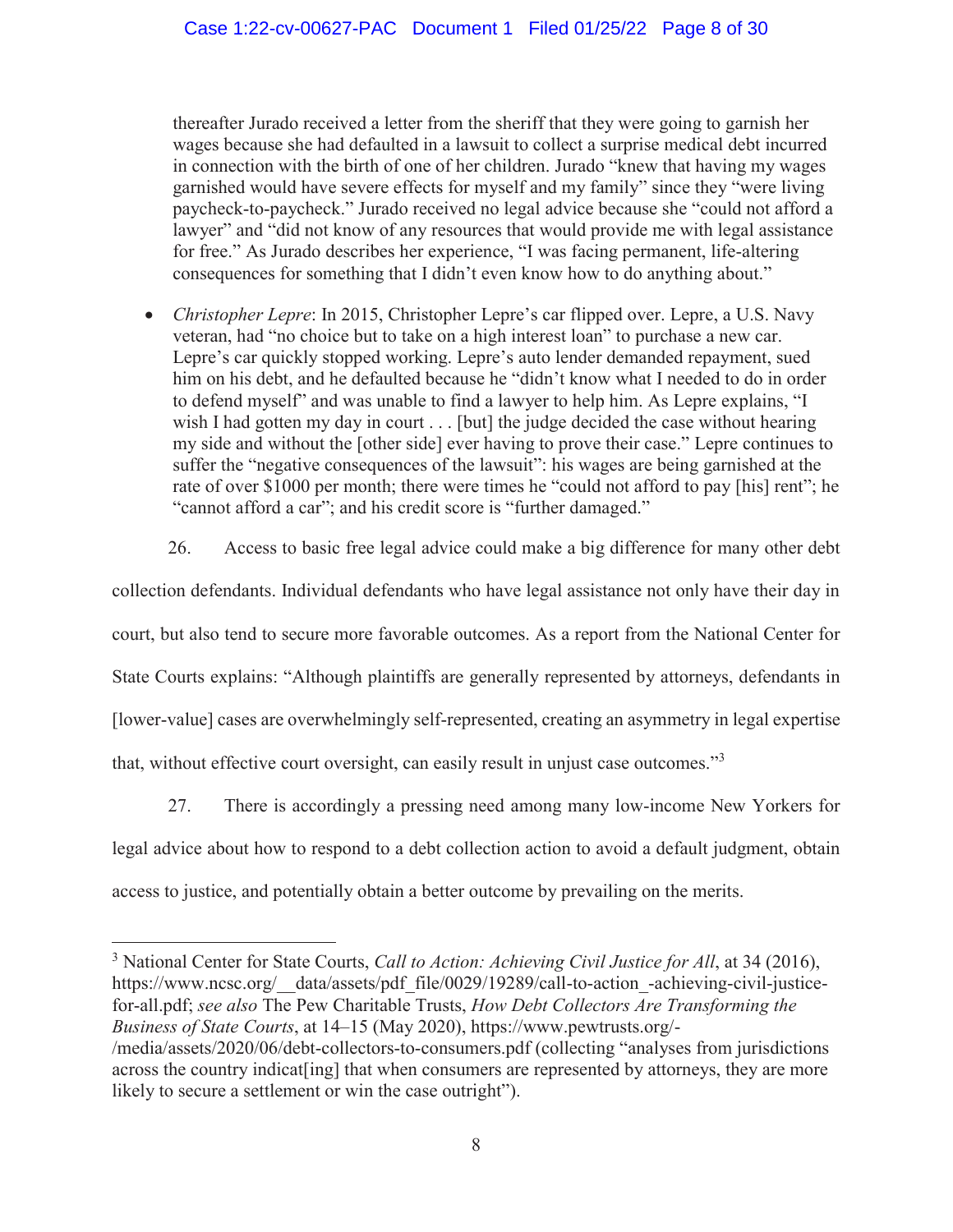### Case 1:22-cv-00627-PAC Document 1 Filed 01/25/22 Page 9 of 30

28. Despite this need for legal assistance, the vast majority of debt collection defendants in New York lack legal representation and many face default judgments as a result. Many low-income debt collection defendants cannot afford to pay for a lawyer to represent them in their case. And free lawyers are in too short supply to meet the immediate needs of many individuals in low-income communities.

29. As a 2010 report by the Federal Trade Commission ("FTC") explained: Although "[f]undamental fairness dictates that the legal process afford consumers a reasonable opportunity to defend themselves[,]" "[m]ost alleged debtors fail to answer complaints or otherwise defend themselves in debt collection actions."<sup>4</sup> The FTC Report went on to note that "[t]here [is] broad consensus . . . that relatively few consumers who are sued for alleged unpaid debts actually participate in the lawsuits," and cited estimates that "sixty percent to ninety-five percent of consumer debt collection lawsuits result in defaults."5

30. The rate of default is particularly high among communities of color. A study of judgments over a five-year period in St. Louis, Chicago, and Newark, New Jersey, found that, even

<sup>4</sup> Federal Trade Comm'n, *Repairing a Broken System: Protecting Consumers in Debt Collection Litigation and Arbitration*, at 6–7 (July 2010), https://www.ftc.gov/sites/default/files/documents/ reports/federal-trade-commission-bureau-consumer-protection-staff-report-repairing-brokensystem-protecting/debtcollectionreport.pdf.

<sup>5</sup> *Id.* at 7; *see also*, The Aspen Institute Financial Security Program, Aspen Inst., *A Financial Security Threat in the Courtroom: How Federal and State Policymakers Can Make Debt Collection Litigation Safer and Fairer for Everyone*, at 8 (Sept. 2021) ("Multiple studies have shown that more than 70 percent of debt collection lawsuits end in default judgments in the studies jurisdictions. This is despite the fact that the individuals being sued may have legitimate defenses.") https://www.aspeninstitute.org/wp-content/uploads/2021/09/ASP-FSP\_Debt CollectionsPaper\_092221.pdf.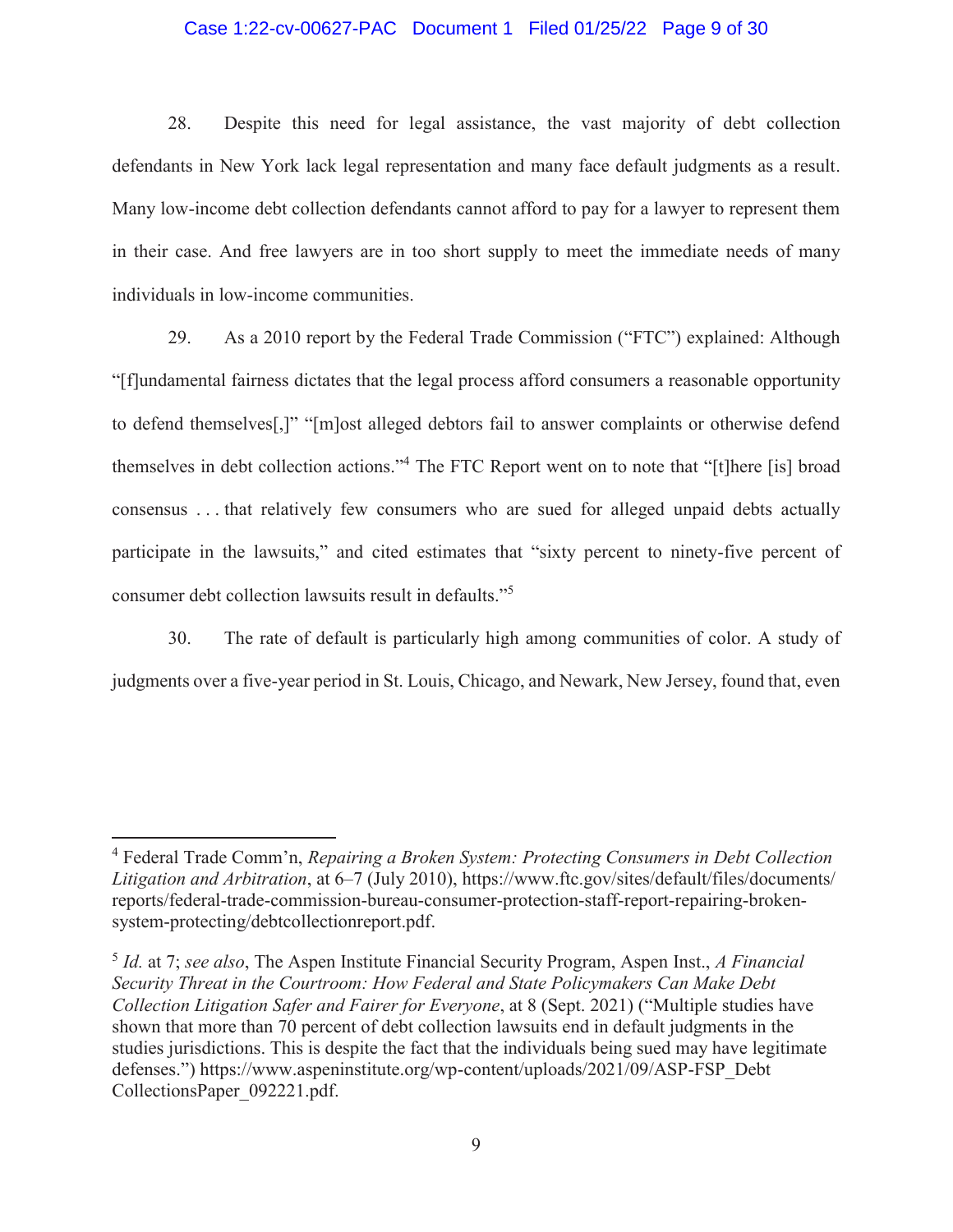### Case 1:22-cv-00627-PAC Document 1 Filed 01/25/22 Page 10 of 30

after accounting for income, the rate of default judgments in mostly black neighborhoods was nearly double that of mostly white ones.<sup>6</sup>

31. This high rate of default—which means that plaintiffs never have to prove their cases—is particularly problematic because many debt collection suits lack merit.

32. A study by the Legal Aid Society of New York found that, in more than a third of a sample of debt collection cases reviewed, "the debt was the result of mistaken identity or identity theft, the debt had been previously paid, the debt had been discharged in bankruptcy, or the statute of limitations on the debt had expired."<sup>7</sup>

# **II. New York provides a form for responding to a debt collection action, but many lowincome New Yorkers are unable to use it.**

33. Responding to a debt collection lawsuit in New York is typically straightforward and does not require significant specialized legal training. Law school, however, takes three years and often comes at a significant cost.

34. Indeed, New York State has provided a fill-in-the-blank answer form for debt collection defendants that allows them to respond to lawsuits and raise common defenses, asserting, for example, that they do not owe the debt, the amount is inaccurate, or the lawsuit is outside the statute of limitations.<sup>8</sup> A copy of the form is attached as Exhibit A to this complaint.

<sup>6</sup> Paul Kiel and Annie Waldman, *The Color of Debt: How Collection Suits Squeeze Black Neighborhoods*, ProPublica (Oct. 8, 2015), https://www.propublica.org/article/debt-collectionlawsuits-squeeze-black-neighborhoods.

<sup>7</sup> Legal Aid Society et al., *supra* note 1, at 10, 26 n.91.

<sup>8</sup> *See* New York State Unified Court System, *Answer Form*, https://nycourts.gov/LegacyPDFS/ rules/CCR/forms/Consumer-Credit-Answer.pdf; *see also* New York State Unified Court System, *Common Defenses in a Debt Collection Case* (describing common affirmative defenses that can be raised on the Answer Form), https://www.nycourts.gov/courthelp/moneyproblems/ defenses.shtml (last updated March 14, 2018).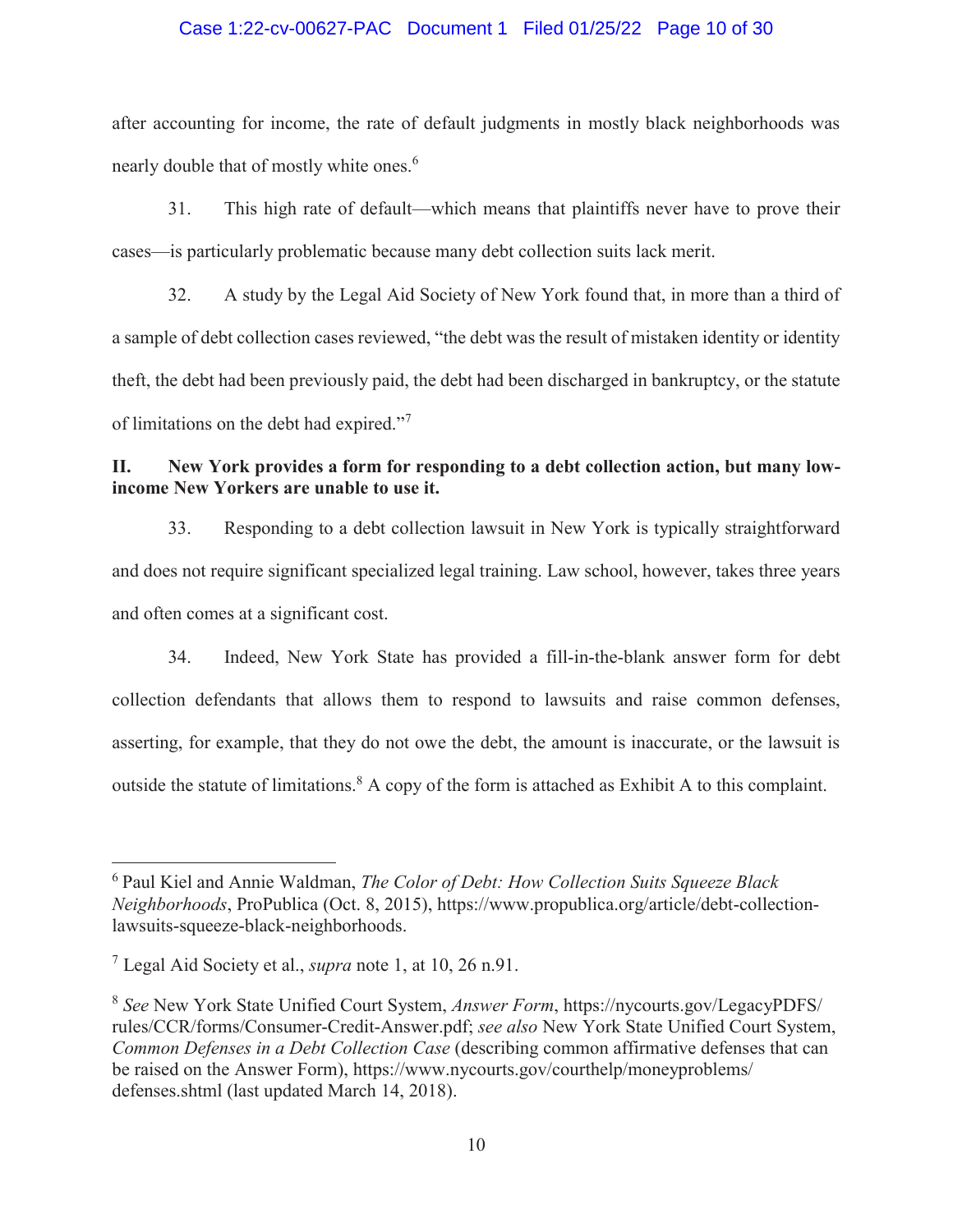#### Case 1:22-cv-00627-PAC Document 1 Filed 01/25/22 Page 11 of 30

35. The one-page form is simple. Its heading provides labeled blank spaces in which to write the caption of the action. After that, the form offers a series of 24 labeled checkboxes that can be checked to raise particular defenses, for example, "I have paid all or part of the alleged debt" or "I had no business dealings with Plaintiff (Plaintiff lacks standing)." One of the checkboxes is labeled "Other Reasons" and provides a blank space in which additional answers can be written. The bottom of the form allows for verification and notarization.

36. In providing this form, New York itself thus recognizes that the practical importance of responding to a debt collection action and that doing so is typically straightforward and simple.

37. New York's form is inadequate, however, to close the gap in the access to justice.

38. Even with this form, the large majority of low-income New Yorkers fail to respond to debt collection actions, or fail to do so accurately, and accordingly face default judgments.

39. The high default rate despite the availability of New York's answer form confirms that barriers of legal complexity and fear (among others) prevent low-income New Yorkers from vindicating their rights on their own.

40. For example, New York's form includes language that requires some measure of familiarity with the legal system and specialized terminology, which many low-income defendants lack. Among the checkboxes that the answer form offers are: "General Denial: I deny the allegations in the Complaint"; "I received the Summons and Complaint, but service was not correct as required by law"; "Unconscionability (the contract is unfair)"; "Statute of limitations (the time has passed to sue on this debt)"; "Unjust enrichment (the amount demanded is excessive compared with the original debt)"; and "Laches (plaintiff has excessively delayed in bringing this lawsuit to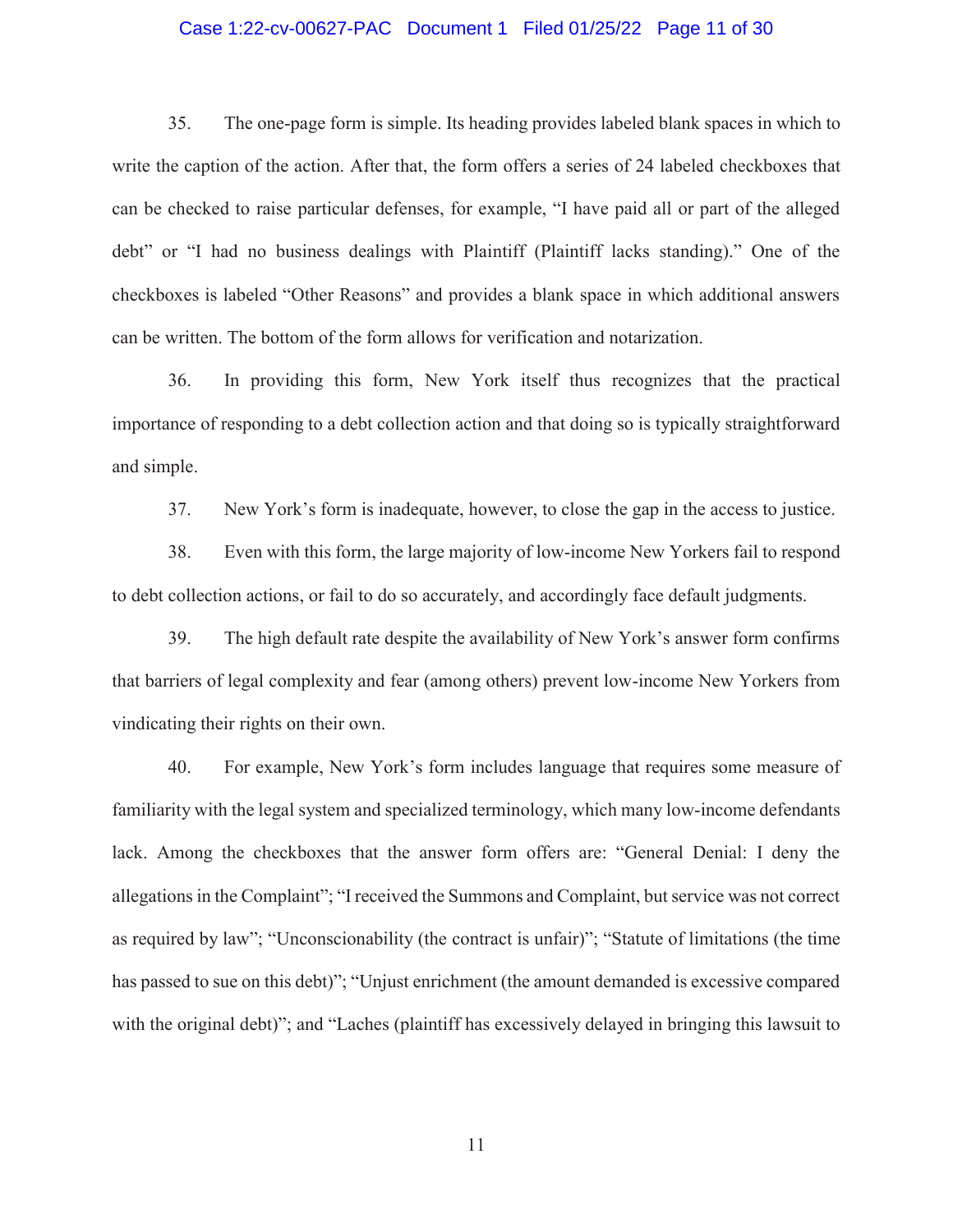#### Case 1:22-cv-00627-PAC Document 1 Filed 01/25/22 Page 12 of 30

my disadvantage)."<sup>9</sup> Many low-income New Yorkers are unfamiliar, however, with concepts of a general denial, the requirements of service of process under law, the meaning of unconscionability, the applicable statute of limitations to a debt collection action, or the application of laches in a debt collection suit.

41. Low-income defendants often face language barriers and literacy and educational gaps. They also typically lack familiarity with the civil justice system and are often intimidated by, or anxious and uncertain about how to respond, when served with a debt collection lawsuit. Many people thus do not understand how the civil legal system works, much less how to respond to a lawsuit to defend their own rights, or are apprehensive to do so.

42. What scholars have called the "costs of financial misery"—which cause people to "work overtime, forego basic necessities, face serious health consequences, deal with persistent debt collection calls, end up in court, lose homes, and sell what little they own"—further increase the barriers low-income New Yorkers face in vindicating their legal rights.<sup>10</sup> As the high rate of default indicates, especially when coupled with the high number of meritless collection actions, more assistance is needed to ensure that all New Yorkers are able to participate in the legal system and vindicate their rights in court.

43. Low-income New Yorkers faced with debt collection lawsuits often cannot afford to hire paid counsel to represent them.

44. Some attorneys provide free legal counsel, including for responding to debt collection actions. But the availability of free assistance from barred lawyers is in too short supply

<sup>9</sup> New York State Unified Court System, *Answer Form*.

<sup>10</sup> Pamela Foohey, Robert M. Lawless, Katherine M. Porter & Deborah Thorne, *Life in the Sweatbox*, 94 Notre Dame L. Rev. 219, 255 (2018).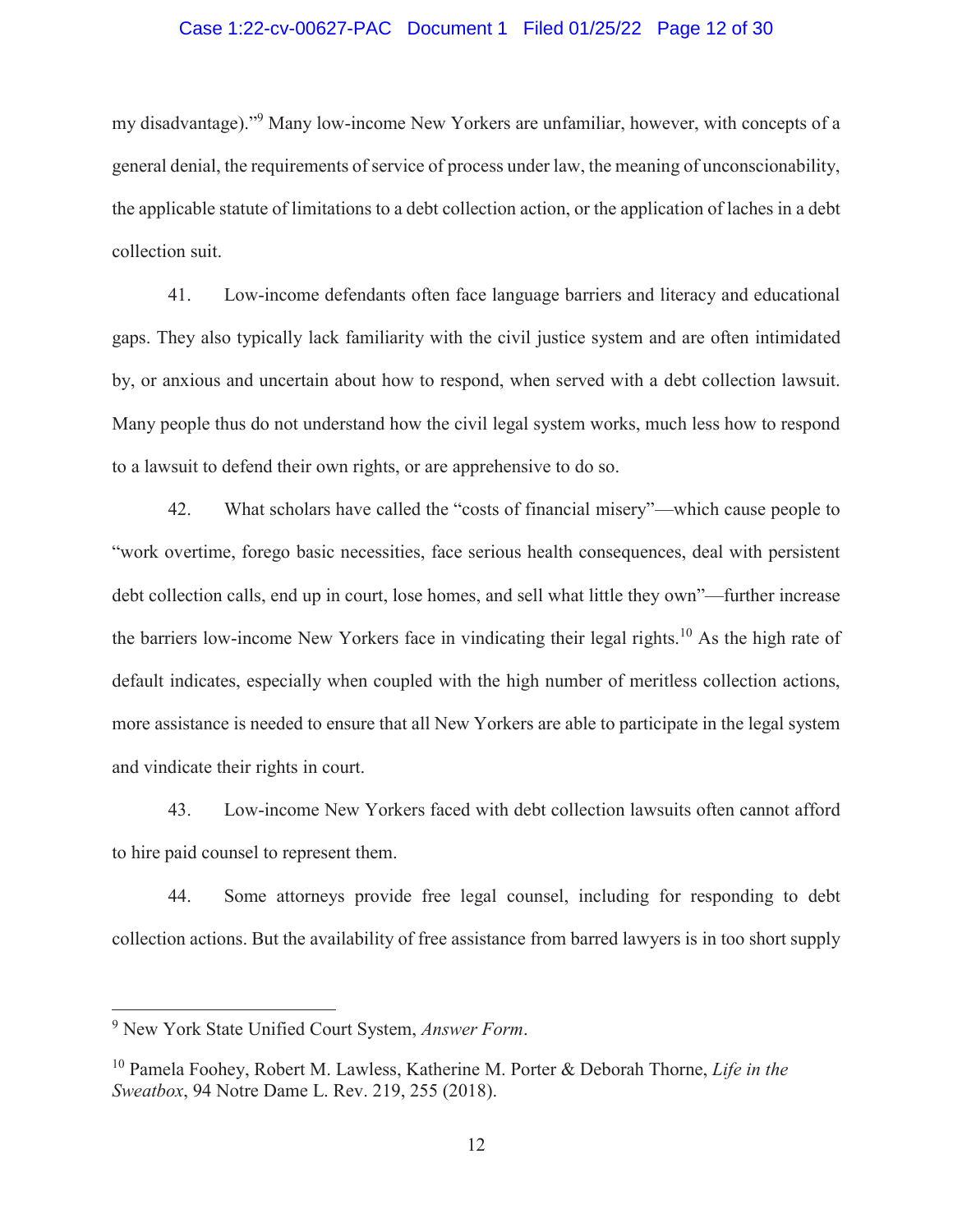#### Case 1:22-cv-00627-PAC Document 1 Filed 01/25/22 Page 13 of 30

to satisfy the demand. One study estimated that the leading nonprofit program in New York City for debt collection defense had the resources to assist fewer than 2% of all individuals sued on a debt in New York City Civil Court.<sup>11</sup>

45. There is a constitutional right to free counsel is criminal cases, but no such right attaches in civil debt collection actions.

46. Attorneys who provide free or low-cost services to debt collection defendants are frequently overloaded and often cannot provide enough assistance on the quick timeline on which such suits proceed.

47. The result is that most low-income New Yorkers facing debt collection lawsuits are left without any representation at all, and instead must fend for themselves. By many estimates, over 90% of defendants in debt collection lawsuits—and by some estimates up to 99%—are left without any representation and must fend for themselves.<sup>12</sup>

48. This problem has been exacerbated by the pressures of COVID-19, as a number of free legal aid programs have been curtailed due to the constraints of the pandemic. For example, New York's Civil Legal Advice and Resource Office ("CLARO") cancelled all in-person programming until further notice, due to the COVID-19 pandemic.<sup>13</sup> Additionally, the New York State Courts' Volunteer Lawyer for a Day Program—a program where which volunteer attorneys

<sup>11</sup> Legal Aid Society et al., *supra* note 1, at 17.

<sup>12</sup> The Pew Charitable Trusts, *supra* note 3, at 13–14.

<sup>13</sup> CLARO, *COVID-19 Notice*, http://www.claronyc.org/claronyc/default.html (last visited Jan. 20, 2022).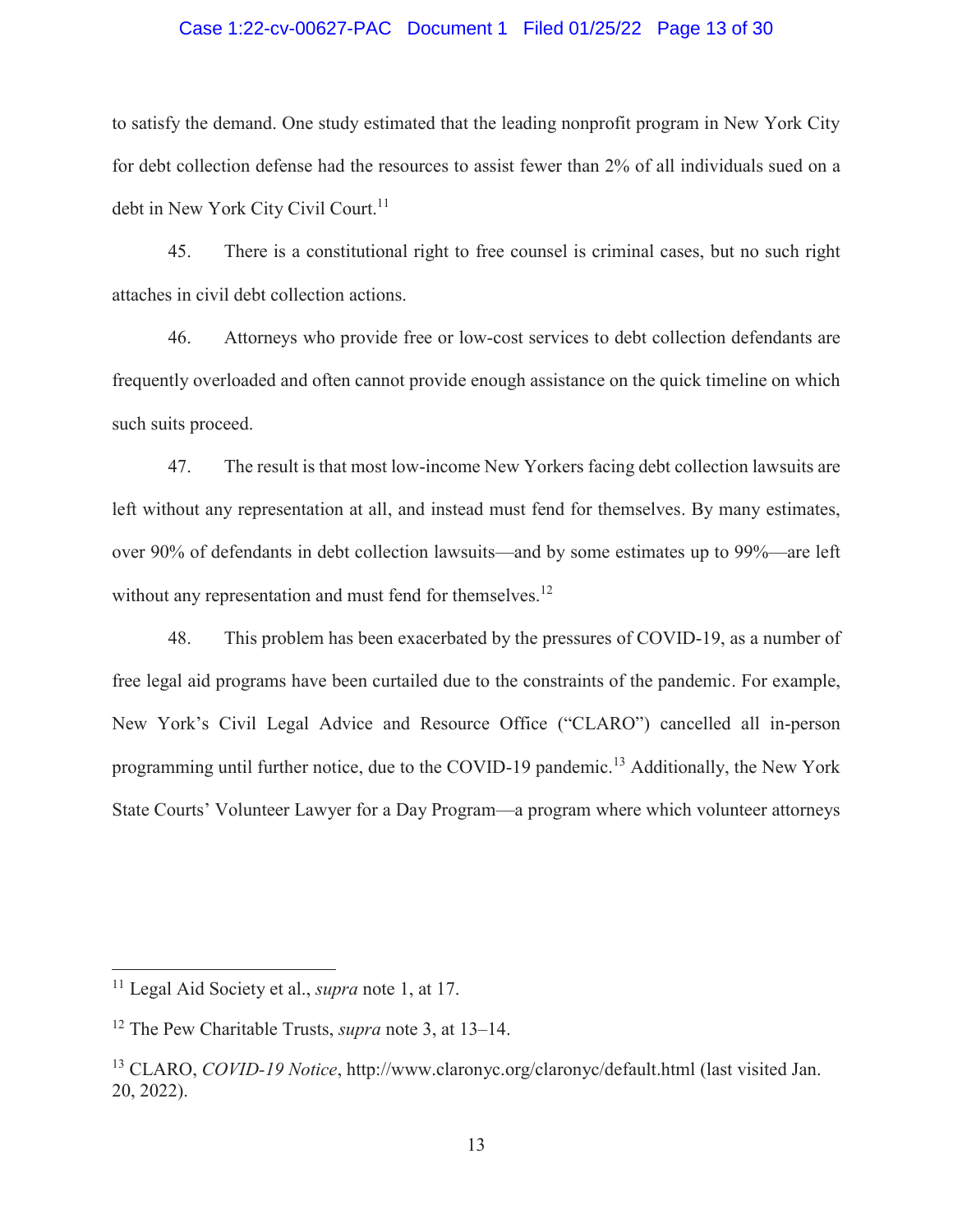#### Case 1:22-cv-00627-PAC Document 1 Filed 01/25/22 Page 14 of 30

provide limited representation for unrepresented consumer debtors in state court in New York City—is now operating virtually and on a limited basis in some counties.<sup>14</sup>

49. The lack of representation for debt collection defendants is often contrasted with sophisticated representation on the plaintiff side.

50. In its November 2020 annual report, the State of New York's Permanent Commission on Access to Justice stated that "high-volume debt collection cases with frequent defaults" are "notorious for having over-zealous plaintiff attorneys and largely unrepresented defendants."<sup>15</sup>

51. Because creditors often have (and debt buyers can purchase) large books of similar debts, they can take advantage of economies of scale to bring many lawsuits at a lower cost and pursue actions even for small-dollar debts. The high rate of defendant default means that creditorplaintiffs will rarely have to prove their cases in court, creating a disincentive to invest the resources to investigate potential actions thoroughly before filing lawsuits. Individual defendants, by contrast, are faced only with a single suit—sometimes demanding less money than it would cost to hire a lawyer to defend the suit—and cannot take advantage of economies of scale. They instead face transaction costs that are effectively insurmountable for many low-income individuals, contributing to the high rate of default judgments. Absent free or low-cost legal advice, this asymmetry can have the effect of preventing low-income New Yorkers from defending their property against wrongful deprivation in a manner that is economically rational.

<sup>14</sup> New York State Unified Court System, *Access to Justice Volunteer Attorney Programs*, http://ww2.nycourts.gov/attorneys/volunteer/VAP/program\_descriptions.shtml (last visited Jan. 20, 2022).

<sup>15</sup> Permanent Comm'n on Access to Justice, *Report to the Chief Judge of the State of New York*, at 10 (Nov. 2020), https://www.nycourts.gov/LegacyPDFS/accesstojusticecommission/20\_ATJ-Comission\_Report.pdf.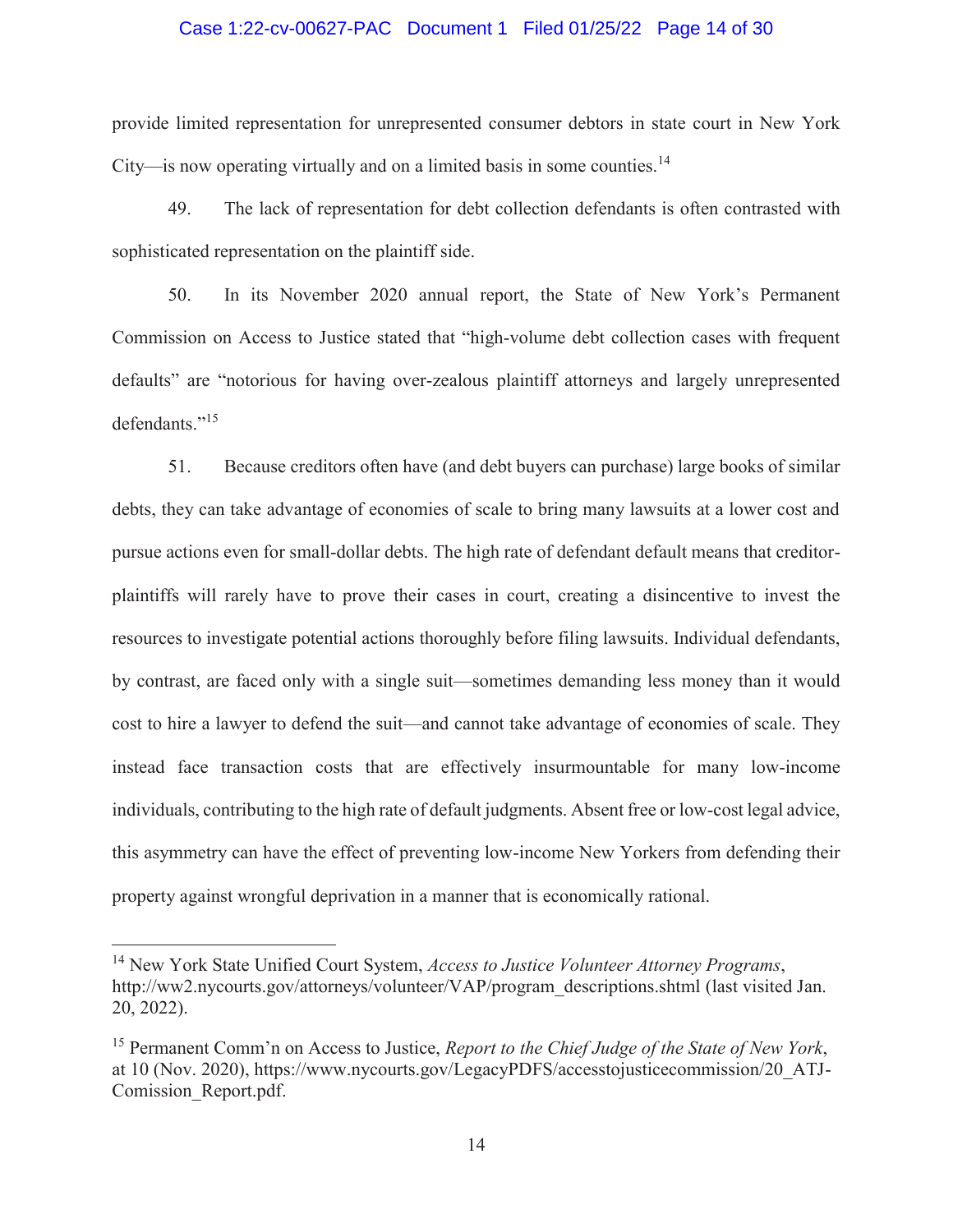### Case 1:22-cv-00627-PAC Document 1 Filed 01/25/22 Page 15 of 30

52. The ability to bring a high number of cases with confidence that many defendants will default and the merits of the cases will never be examined also creates a risk of fraud and abuse of the legal process and in the origination of the loans whose collection ultimately results in such default judgments. For example, one process server in New York State pleaded guilty to fraud in connection with a failure to properly notify debt collection defendants that led to approximately 100,000 improper default judgments.<sup>16</sup> And the New York Attorney General and other state Attorneys General have investigated the origination and collection practices of lenders in connection with potential violations of federal and state consumer protection laws.<sup>17</sup>

53. Debt collection lawsuits are emblematic of a broader access to justice gap that prevents low-income New Yorkers from understanding and accessing their civil legal rights.

54. As the American Bar Association has concluded, "[d]espite sustained efforts to expand the public's access to legal services, significant unmet needs persist."<sup>18</sup> In a single year in

<sup>16</sup> N.Y. State Off. of the Att'y Gen., *The New York State Attorney General Andrew M. Cuomo Announces Guilty Plea Of Process Server Company Owner Who Denied Thousands Of New Yorkers Their Day In Court* (Jan. 15, 2010), https://ag.ny.gov/press-release/2010/new-york-stateattorney-general-andrew-m-cuomo-announces-guilty-plea-process.

<sup>17</sup> *See, e.g.*, Credit Acceptance Corporation, Quarterly Report (Form 10-Q), at 42 (Sept. 30, 2021) (describing a notification that that the New York State Attorney General was considering bringing claims against the company under the Dodd-Frank Wall Street Reform and Consumer Protection Act, New York Executive Law § 63(12), the New York Martin Act and New York General Business Law § 349 in connection with the Company's origination and securitization practices); *see also, e.g.*, *id.* at 43 (describing a settlement of \$27.2 million in connection with a lawsuit by the Massachusetts Attorney General for unfair and deceptive trade practices).

<sup>18</sup> Am. Bar Ass'n Comm'n on the Future of Legal Services, *Report on the Future of Legal Services in the United States*, at 11 (2016) ("ABA Report"), https://www.americanbar.org/ content/dam/aba/images/abanews/2016FLSReport\_FNL\_WEB.pdf.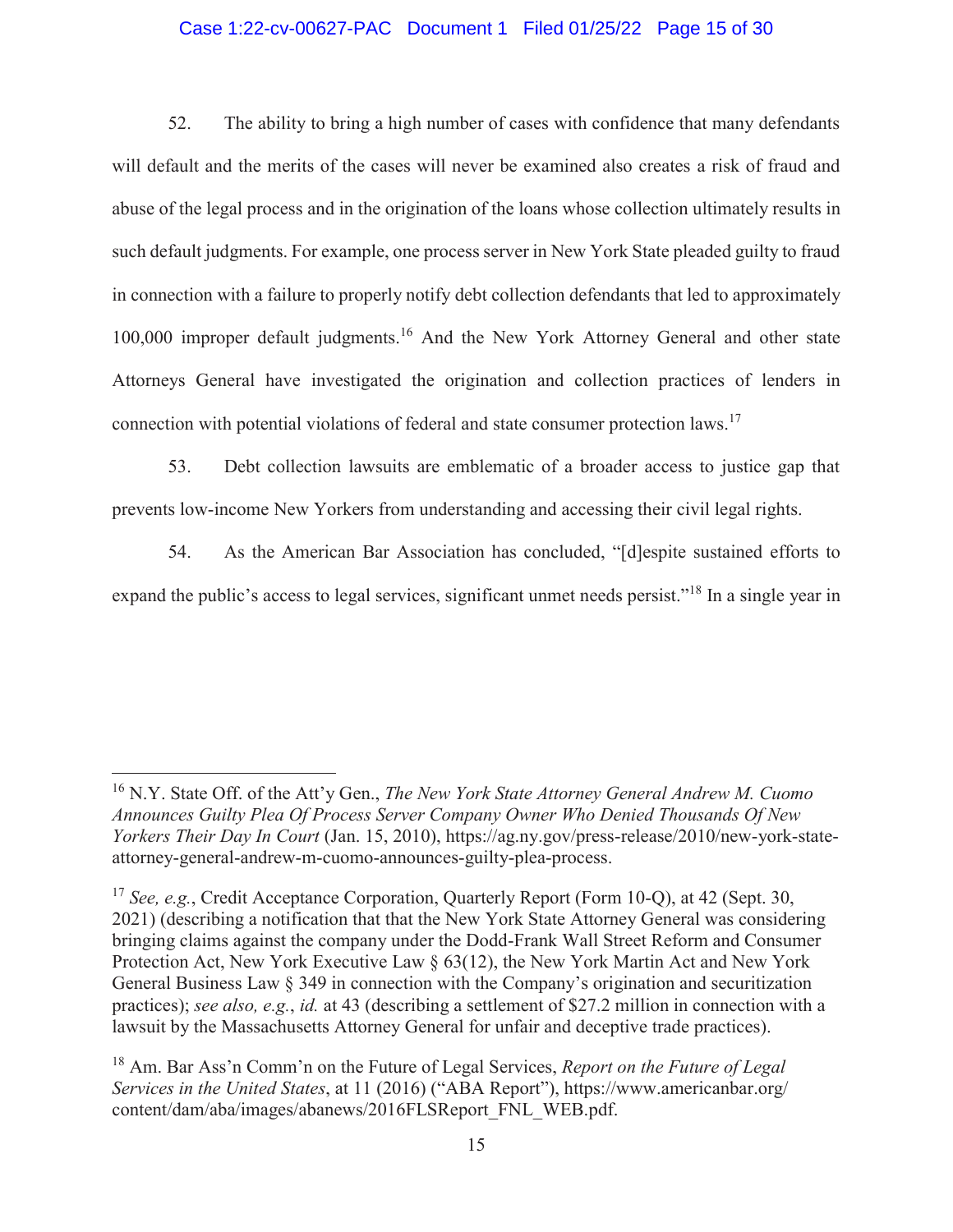### Case 1:22-cv-00627-PAC Document 1 Filed 01/25/22 Page 16 of 30

New York, "1.8 million litigants in civil matters did not have representation for matters involving housing, family, access to health care and education, and subsistence income."<sup>19</sup>

# **III. Plaintiffs seek to provide free, narrowly circumscribed legal advice on how to respond to a debt collection lawsuit with the goal of helping low-income New Yorkers understand and access their legal rights.**

- 55. The Plaintiffs seek to help close this access to justice gap.
- 56. Specifically, Plaintiffs seek to associate to provide free, narrowly circumscribed legal advice to low-income New Yorkers to ensure that they can understand how to respond to the debt collection lawsuits against them and help reduce wrongful deprivation of property and the lasting harm it can cause. Plaintiffs also hope to improve public faith in the court system by ensuring that all defendants rich and poor can have their day in court, courts can decide more cases on their merits, and plaintiffs cannot secure default judgments on meritless claims simply due to defendants' inability to vindicate their rights. Plaintiffs' intervention is carefully designed—and reviewed and approved by experts on debt collection defense—to help individuals respond to debt collection actions consistent with New York's form response, to ensure robust protections for the communities Plaintiffs hope to serve, and to serve the public interest.

57. Plaintiffs have developed and are prepared to implement the American Justice Movement ("AJM"). AJM is a program to train and supervise "Justice Advocates," public-interest professionals who are not lawyers, to provide free legal advice on responding to a debt collection lawsuit. By training, empowering, and overseeing Justice Advocates to provide free, narrow, and reliable legal advice, Plaintiffs hope to help overcome the educational, financial, structural, and cultural barriers that low-income New Yorkers face in trying to access their legal rights when they

<sup>19</sup> *Id.* at 12 (citing Task Force to Expand Access to Just. to Civ. Legal Servs. in N.Y., *Report to the Chief Judge of the State of New York*, at 2 (Nov. 2014), http://ww2.nycourts.gov/sites/default/ files/document/files/2018-05/CLS%20TaskForce%20Report%202014.pdf.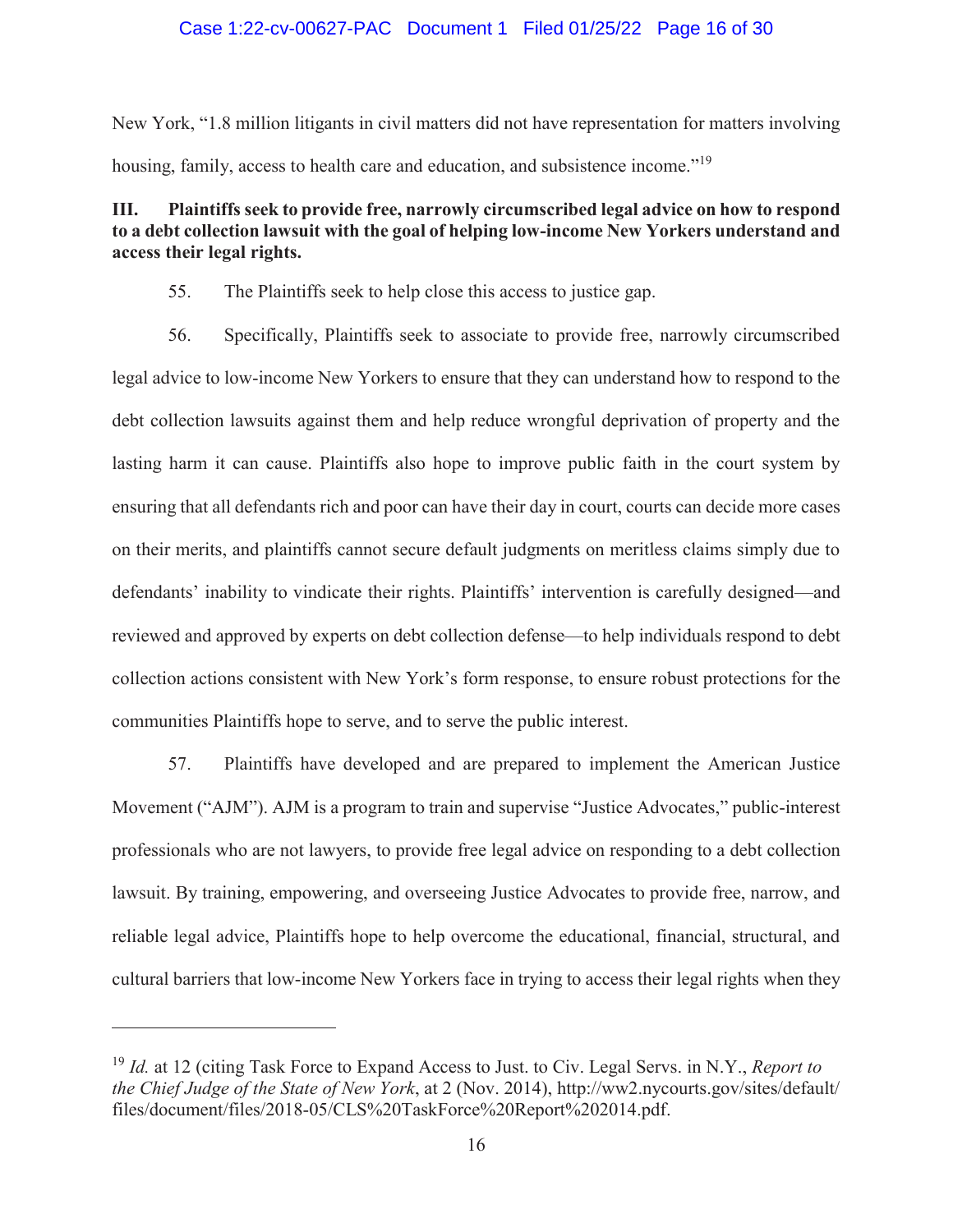#### Case 1:22-cv-00627-PAC Document 1 Filed 01/25/22 Page 17 of 30

are faced with a debt collection lawsuit. Justice Advocates would be individuals who are already working in the public interest, are already embedded in low-income communities, and reflect the diversity of their communities.

58. AJM has started to recruit, will continue to recruit, and is prepared to support and oversee the work of Justice Advocates.

59. Because New York State already streamlines the process of responding to a debt collection lawsuit, the advice needed to help a defendant to do so can be reliably and consistently provided without the need for significant specialized legal training. For example, three years of law school often involves significant cost and creates a substantial barrier to entry.

60. Justices Advocates will only provide advice for free. AJM will require that the Justice Advocate cannot receive and the client cannot provide any form of compensation in connection with the advice they give.

61. By empowering Justice Advocates to provide straightforward advice that is in the served community's best interest, Plaintiffs hope to help support low-income New Yorkers facing debt collection actions who currently risk being wrongfully deprived of their property because they lack the knowledge or support to respond.

62. Specifically, the Justice Advocates will: (1) determine whether the client could benefit from their advice; (2) confirm the limited scope of representation with the client; (3) advise the client whether it is in their best interest to answer the lawsuit against them; (4) advise the client on how to fill out the answer based on the client's answers to a series of straightforward questions; and (5) advise the client on how and where to file and serve the answer.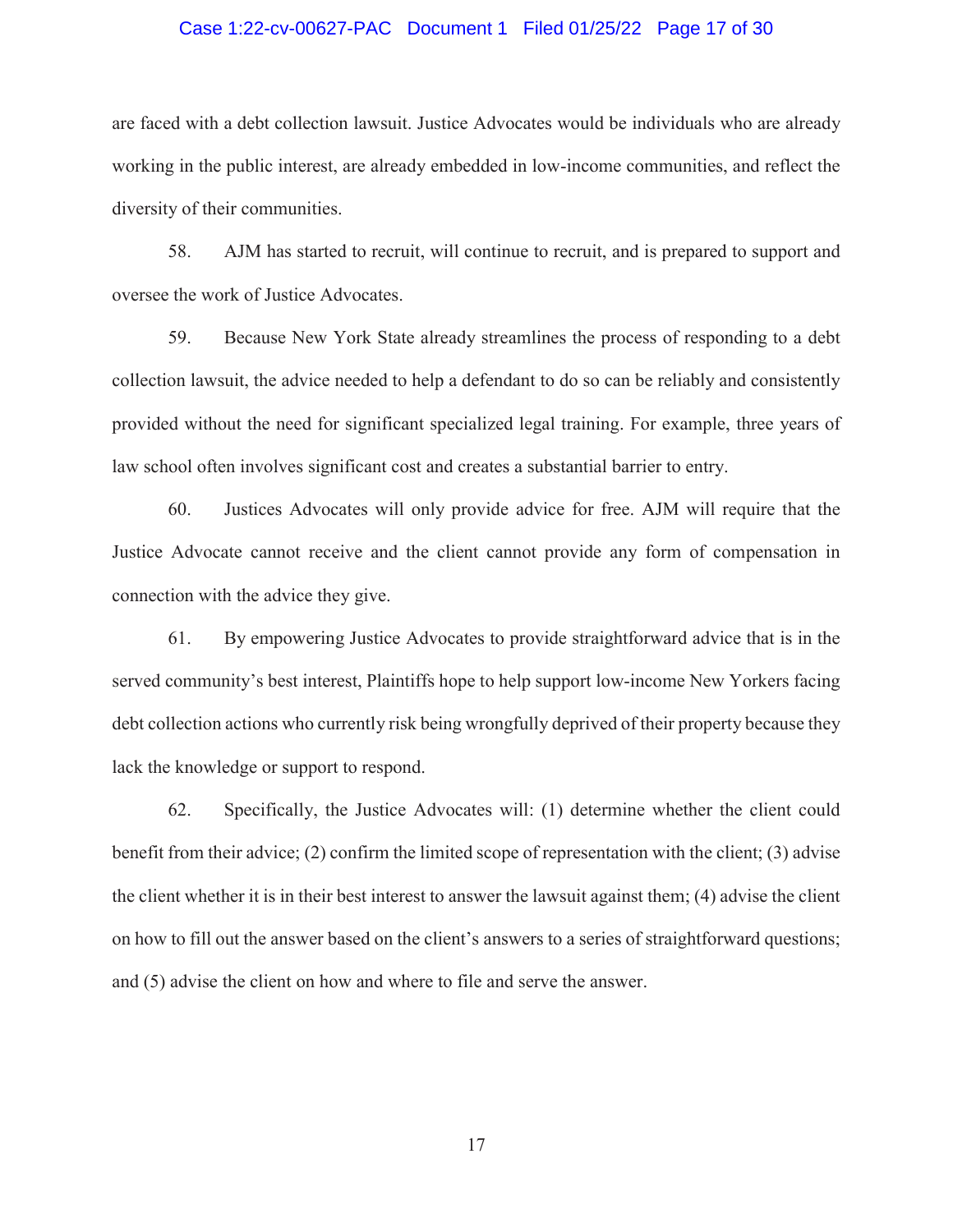#### Case 1:22-cv-00627-PAC Document 1 Filed 01/25/22 Page 18 of 30

63. AJM has prepared a robust step-by-step Training Guide to ensure that all of the advice that Justice Advocates are being directed to provide is in the clients' best interest. A copy of the AJM Training Guide is attached to this complaint as Exhibit B ("Training Guide").

64. The Training Guide has been independently reviewed by third-party experts in consumer law and debt collection defense. Those experts have confirmed that advice provided according to the terms of the Training Guide will provide clients with substantial benefits at no cost and that the program minimizes the risk of unreliable or harmful advice. Declarations from Mr. Tashi Lhewa and Professor Pamela Foohey describing their credentials and their review and endorsement of the Training Guide are attached to the Silbert Declaration in Support of the Motion for a Preliminary Injunction.

65. AJM will train all Justice Advocates to ensure that they understand the Training Guide and are willing to comply with its restrictions. Additionally, AJM will regularly review and, if necessary, update the Training Guide to ensure it is consistent with applicable law, ethical requirements, and the best interests of its advisees.

66. The Training Guide describes a step-by-step process the Justice Advocate should follow and provides them with advice to give clients about whether and how to fill out their answer forms based on the client's answers to a series of questions with explanatory guidance the Justice Advocate can provide to advise the client about whether it is in the client's best interest to raise particular affirmative defenses.

67. The Training Guide also includes an affidavit that Justice Advocates must sign and adhere to describing the limited scope of their responsibilities and the safeguards they must implement to provide advice under the auspices of AJM. Moreover, in designing the Training Guide, Plaintiffs carefully limited the issues on which Justice Advocates may advise to ensure that,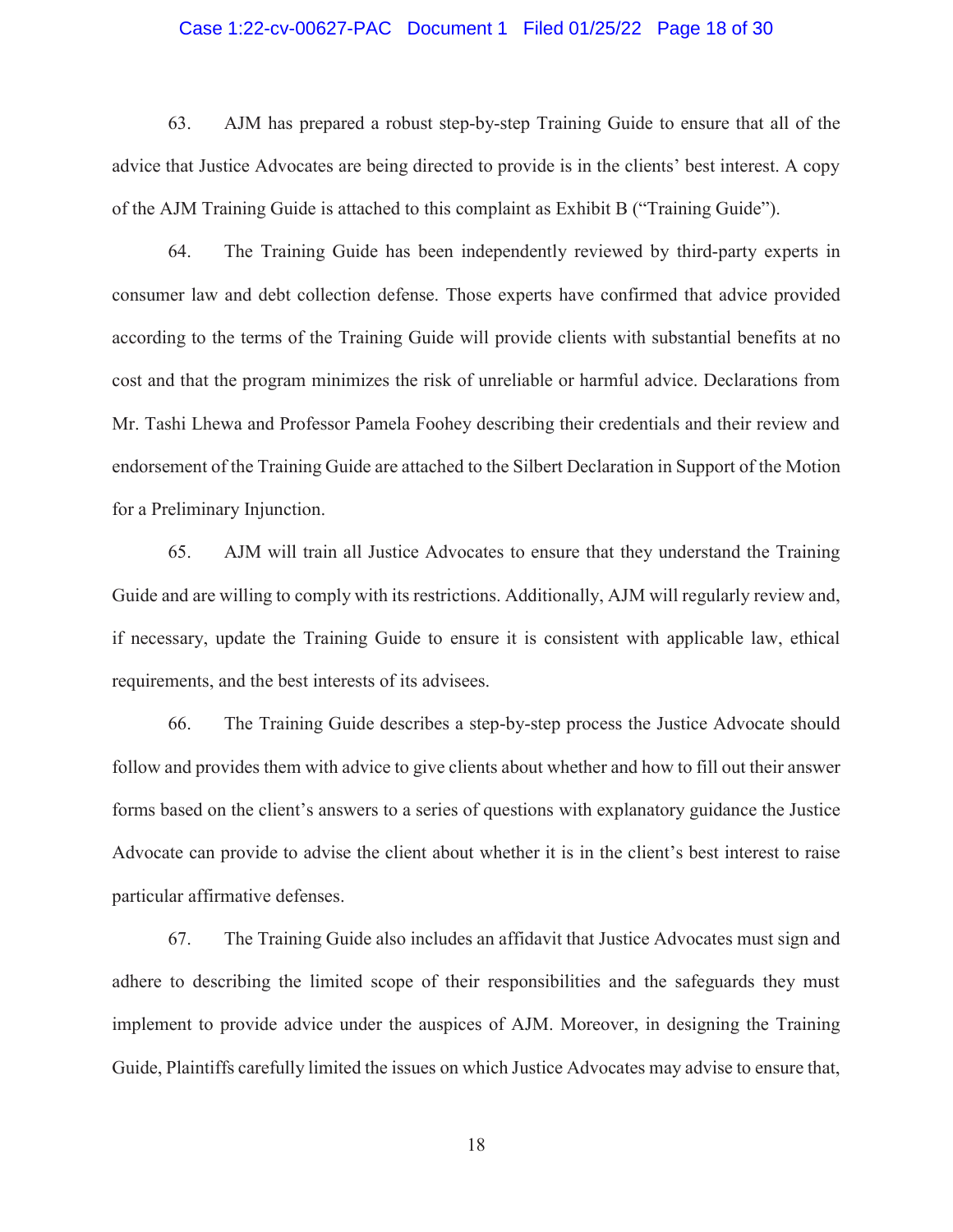### Case 1:22-cv-00627-PAC Document 1 Filed 01/25/22 Page 19 of 30

where more complex issues arise calling for legal advice that Justice Advocates are not equipped to reliably provide, Justice Advocates are required to refer clients to alternative sources of legal assistance.

68. To participate in the American Justice Movement, clients will be required to sign a User Agreement, also included in the Training Guide, attesting to their understanding and acceptance of this limited arrangement and agreeing that they are joining AJM in its mission of increasing access to justice. The Agreement provides the clients with information about how to proactively contact AJM to report any misconduct or bad advice by a Justice Advocate. *See* Training Guide, Ex. B – User Agreement. AJM will also track all advice-giving encounters and will communicate with clients to confirm that the advice they received was helpful, accurate, and followed the strict requirements AJM imposes on Justice Advocates.

69. Specifically, as the Training Guide describes, Plaintiffs have adopted a series of protections to minimize the risk of unreliable or unethical advice and ensure that all advice being provided is in the best interest of the clients, including but not limited to:

- Justice Advocates must successfully complete a training program provided by AJM explaining the Training Guide in order to be certified by AJM to provide legal advice.
- Justice Advocates must provide all advice for free and for the purpose of increasing access to justice, thereby avoiding the risk of any conflict-of-interest resulting from the possibility of compensation.
- All advice must be truthful, non-misleading, and provided in good faith.
- Justice Advocates must provide all advice only within the scope of the Training Guide that AJM has prepared and has vetted with attorney experts to ensure that all advice is in the client's best interest.
- Justice Advocates must clearly disclose and require clients to acknowledge the limited scope of the legal advice being provided and that Justice Advocates are not attorneys. Where a Justice Advocate is unable to advise a client, they must direct the client to alternative resources.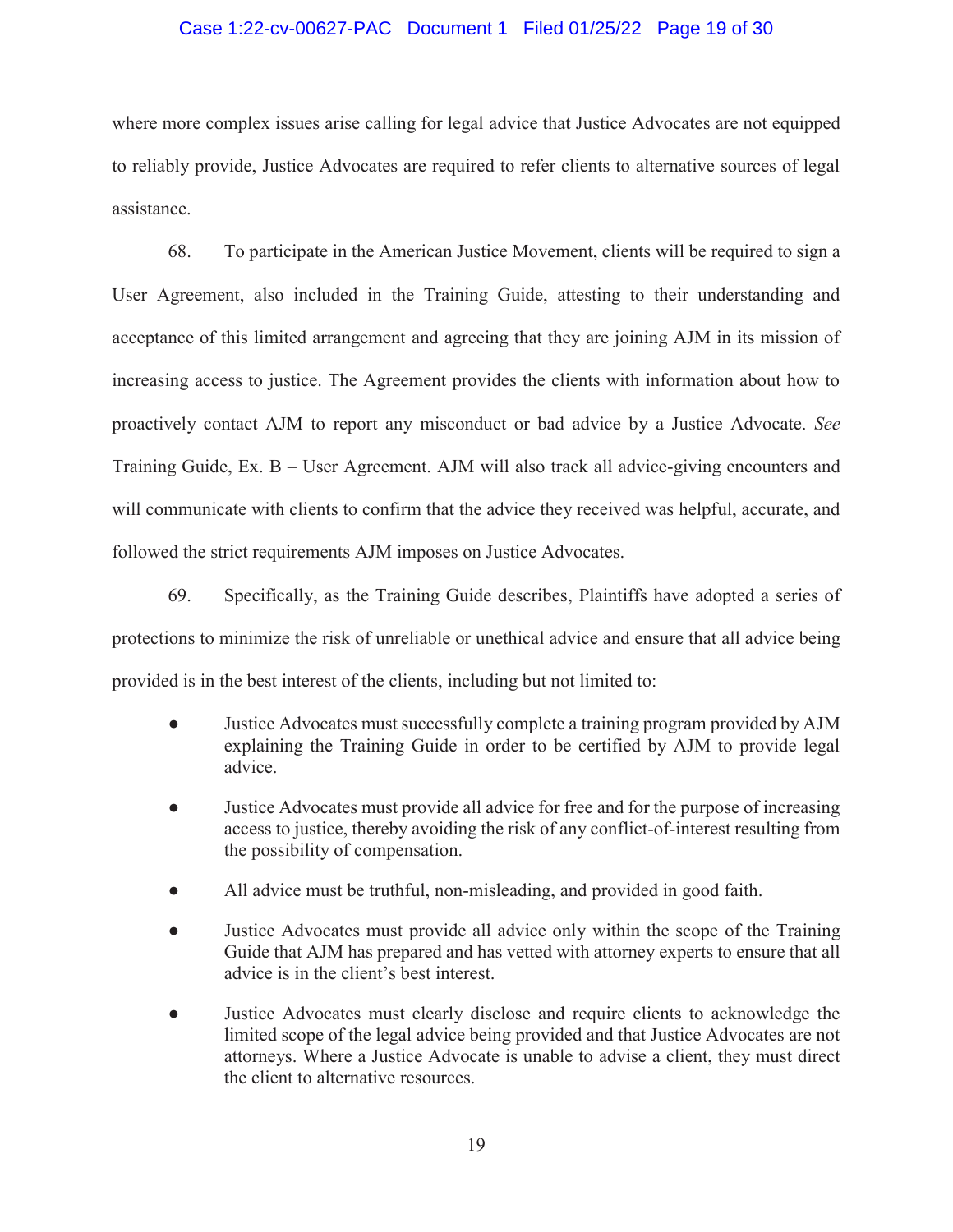- Justice Advocates must adhere to the exact same confidentiality and conflict-ofinterest restrictions that New York State imposes on lawyers providing pro bono services.
- AJM will closely monitor the conduct and behavior of Justice Advocates, including by tracking each client encounter and contacting clients to confirm that the advice they received was fully consistent with the strict guidance required by AJM's training materials.
- To the extent Justice Advocates are acting outside the scope of AJM's program or not strictly adhering to AJM's guidelines, AJM will sever ties with noncompliant Justice Advocates and, as necessary, refer them to government authorities for further investigation.

70. AJM encourages clients to contact AJM about any misbehavior or deviation from these standards by Justice Advocates. AJM commits to investigating any complaints and, if necessary, removing Justice Advocates from the program. AJM also plans to track every interaction between a Justice Advocate and a client and to follow up with clients to confirm that the service provided was consistent with the terms AJM requires. As part of its preparations to launch AJM, Upsolve has already created web-based forms for both of these purposes.<sup>20</sup>

71. AJM warns Justice Advocates that providing legal advice outside the narrow scope and strict terms of the program may expose them to prosecution for engaging in the unauthorized practice of law or under other fraud or consumer-protection laws, like N.Y. Gen. Bus. Law §§ 349, 350, which impose liability for "[d]eceptive acts or practices in the conduct of any business" and could potentially be used to prosecute false, misleading, or bad faith advice.

72. Multiple third-party experts have reviewed the program and Training Guide and determined that AJM's clients will receive a substantial benefit from free legal advice from a Justice Advocate, and will be better off than they would have been had they received no advice at

<sup>20</sup> *See* Tracking Form, https://www.americanjusticemovement.org /tracking-form (last visited Jan. 20, 2022); Complaint Form, https://www.americanjusticemovement.org/complaint-form (last visited Jan. 20, 2022).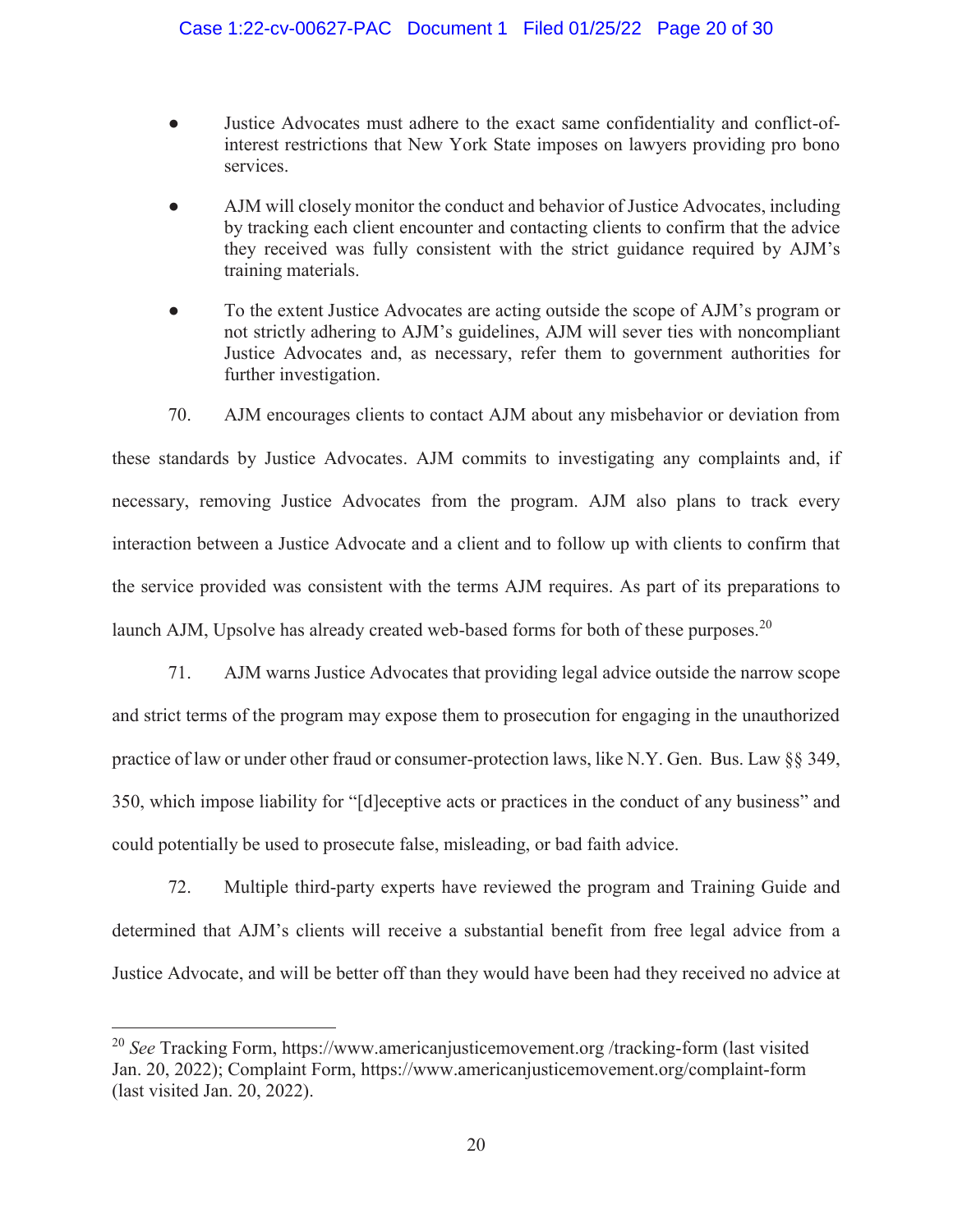#### Case 1:22-cv-00627-PAC Document 1 Filed 01/25/22 Page 21 of 30

all and been forced to go it alone. As Professor Pamela Foohey explains: "Given the limited resources available to unrepresented individuals in debt collection proceedings, particularly during the continuing COVID-19 pandemic, when debt collection proceedings are predicted to increase, allowing individuals who are not lawyers to provide carefully tailored and circumscribed assistance will significantly enhance low-income New Yorkers' ability to assert their legal rights in court." $^{21}$ 

73. AJM gives life to recent recommendations by the American Academy of Arts & Sciences, the American Bar Association, and other leading groups that have "endorsed the expanded use of trained, supervised individuals," sometimes called "justice advocates," who lack full "formal legal education" but are nonetheless trained "to help people who would otherwise receive no legal assistance."<sup>22</sup>

74. A number of successful programs already exist in a variety of states and in the federal system that allow professionals who are not lawyers to provide meaningful legal assistance within the civil justice system.<sup>23</sup>

75. For example, a number of states, like Arizona and Utah, are developing licensing regimes for legal paraprofessionals.24 Additionally, advocates who are not lawyers are allowed to

<sup>&</sup>lt;sup>21</sup> Professor Foohey's declaration is attached to the Silbert Declaration in Support of the Motion for a Preliminary Injunction as Exhibit 4 ("Foohey Decl."). *See* Foohey Decl. ¶ 12.

<sup>22</sup> Am. Acad. of Arts & Scis., *Civil Justice for All*, at 15 (2020), https://www.amacad.org/sites/ default/files/publication/downloads/2020-Civil-Justice-for-All\_0.pdf; *see id.* at 15 & 47 nn. 44– 45 (collecting sources); *also* ABA Report at 16, 40–41.

<sup>&</sup>lt;sup>23</sup> *See id.* at 17 ("Some nonlawyer advocates already perform well-defined roles in civil justice.").

<sup>24</sup> *See* Ariz. Sup. Ct., *Arizona Supreme Court Makes Generational Advance in Access to Justice* (Aug. 27, 2020), https://www.azcourts.gov/Portals/201/Press%20Releases/2020Releases/082720 RulesAgenda.pdf; Utah Cts., *Licensed Paralegal Practitioners*, https://www.utcourts.gov/legal/ lpp/index.html (last modified Feb. 6, 2021).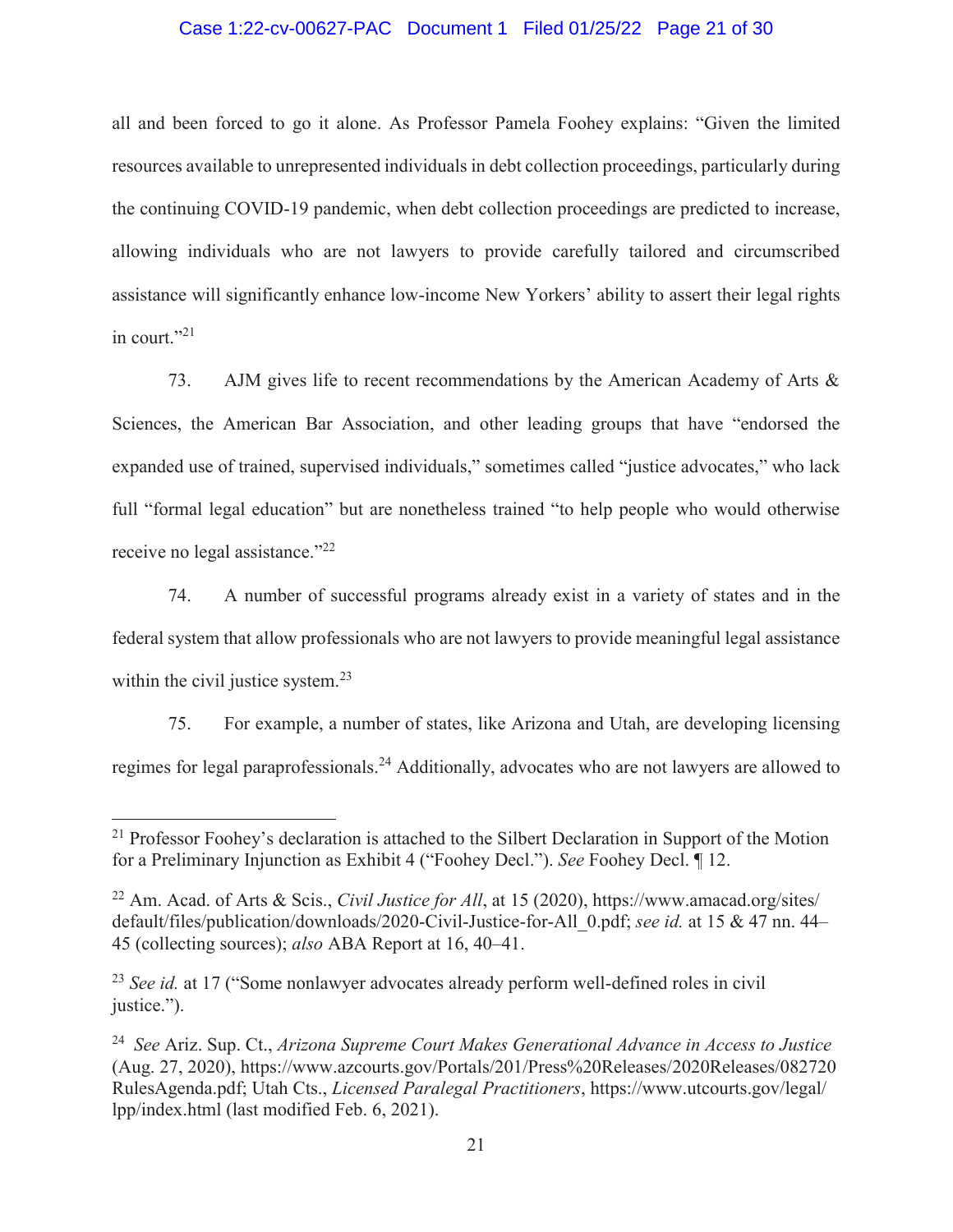#### Case 1:22-cv-00627-PAC Document 1 Filed 01/25/22 Page 22 of 30

practice in a limited capacity in various federal forums, like "[A]ccredited [R]epresentatives" who may represent people in federal immigration proceedings, and other professionals who are not lawyers are empowered to represent claimants seeking Social Security disability benefits.<sup>25</sup>

76. New York State itself allows qualified individuals who are not lawyers to practice before the New York State Workers' Compensation Board, provided they have "competent knowledge of the [relevant] law" and pass a written examination and participate in an orientation program.<sup>26</sup>

77. New York nonetheless continues to prohibit similarly situated professionals with similar training and supervision from providing straightforward legal advice when it comes to advising on how to respond to a debt collection action, including advising people on how to responding using New York's own form.

#### **IV. Plaintiffs are ready, willing, and able to implement this program.**

78. Plaintiffs Upsolve and Rev. John Udo-Okon are prepared to launch AJM to help low-income New Yorkers understand and access their legal rights in debt collection proceedings.

79. Upsolve is well situated to create and administer AJM and to recruit, train, and supervise Justice Advocates to provide free, narrow, and reliable legal advice to individuals facing debt collection actions.

80. Upsolve's mission and activities as an organization are rooted in advocating for systemic change in America's legal and financial systems. Over the past five years, Upsolve's political advocacy has materialized in policy proposals, op-eds, speeches, conference and panel

<sup>25</sup> *See* 8 C.F.R. § 1292.1; 20 C.F.R. § 404.1705.

<sup>26</sup> *See* N.Y. Comp. Codes R. & Regs. tit 12, §§ 302-1.1– 302-1.4, 302-1.11.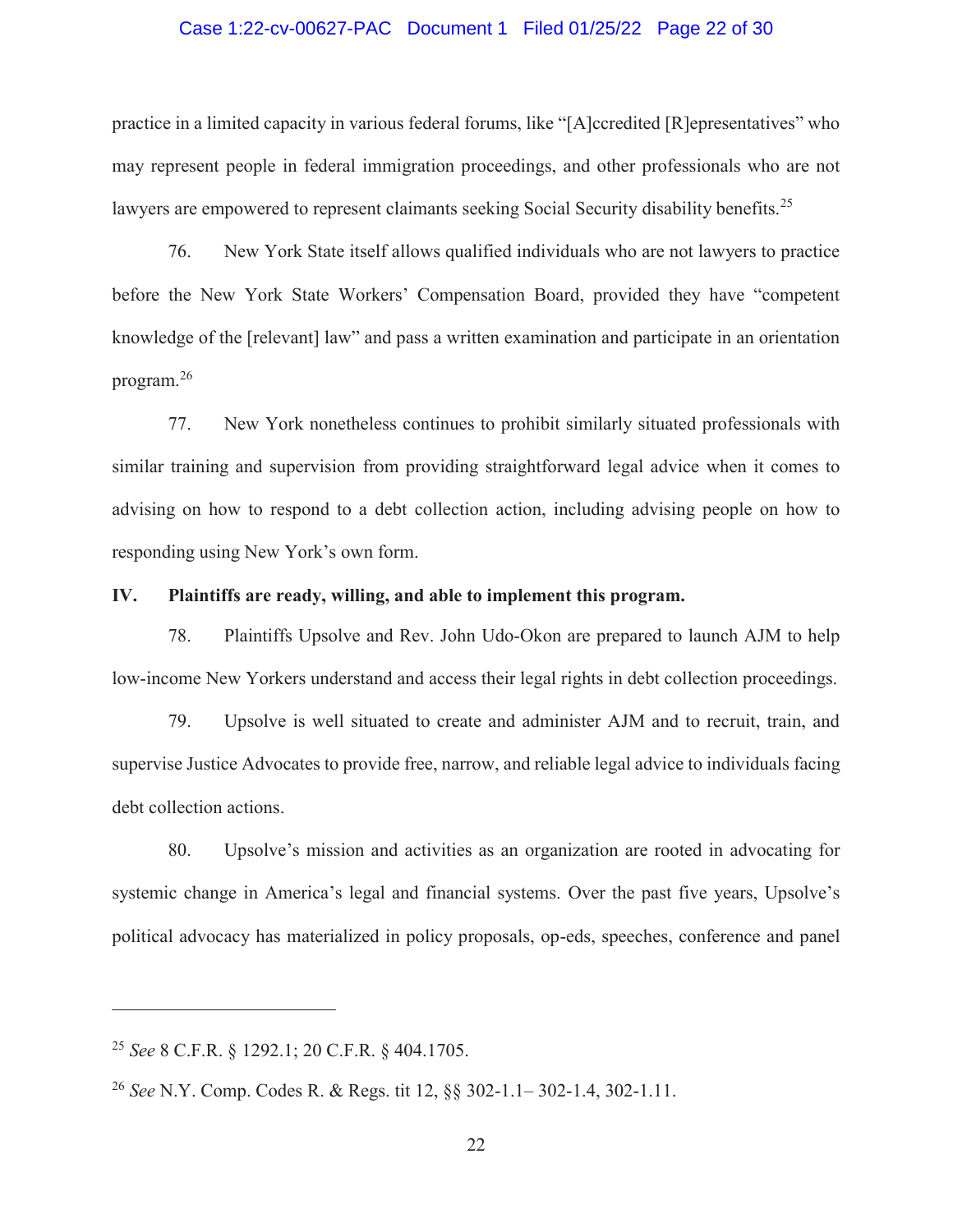## Case 1:22-cv-00627-PAC Document 1 Filed 01/25/22 Page 23 of 30

presentations, media outreach, and conversations with elected officials, Bar Associations, judges, legal scholars, and state agencies.

81. Upsolve and its co-founder and Chief Executive Officer, Rohan Pavuluri, have been widely lauded, including by the *New York Times*, the *Wall Street Journal*, and the *Washington Post*. Mr. Pavuluri's TED Talk discussing the access to justice crisis and Upsolve's work has been viewed more than 1.4 million times.

82. Upsolve has already invested the time and resources to design AJM, prepare the Training Guide, consult with subject-matter experts to ensure that the advice provided is in the public interest, and recruit potential Justice Advocates, including Plaintiff Rev. Udo-Okon. Upsolve has secured funding to finance AJM and stands ready to implement the program immediately.

83. Plaintiff Rev. John Udo-Okon is a pastor in the South Bronx who is ready and willing to serve as an AJM Justice Advocate. He believes that he can preach the gospel by providing various services to community members. Rev. Udo-Okon has witnessed firsthand the need for greater access to legal rights in his community.

84. Members of Rev. Udo-Okon's community face many legal problems, including harassing calls from debt collectors. However, community members typically cannot afford to hire a lawyer to help them respond to debt collection actions, and doing so is too complicated and intimidating for individuals on their own.

85. As a result, many individuals seek out Rev. Udo-Okon for assistance with their legal problems. However, Rev. Udo-Okon is not a lawyer. He knows that New York makes it unlawful for him to provide legal advice, so the only option that remains is to refer these individuals to outside agencies, which are more often than not overwhelmed with requests for free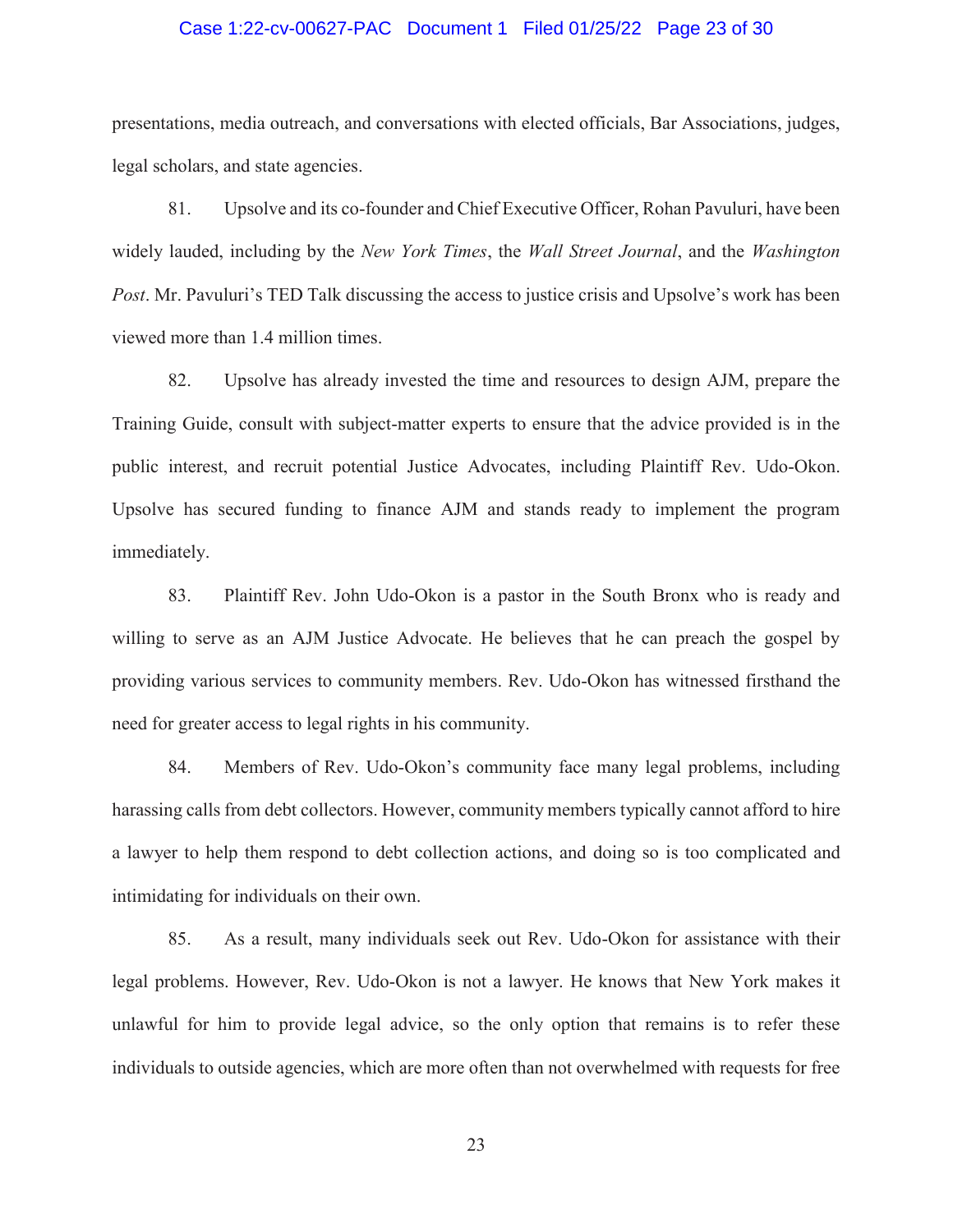#### Case 1:22-cv-00627-PAC Document 1 Filed 01/25/22 Page 24 of 30

legal assistance. Members of Rev. Udo-Okon's community are frequently put on long waiting lists before even getting the opportunity to receive legal advice, even though their situations can be quite time sensitive. The wait alone can result in losing the ability to access their rights.

86. Through conversations with members of his community, Rev. Udo-Okon has learned that many of them are being regularly harassed by debt collectors. In some cases, they believe they do not owe the debts that are being demanded. Some people have lost their homes and had their credit scores damaged as a result of their failure to properly respond to these lawsuits, regardless of their merit.

87. Rev. Udo-Okon is acutely aware of the urgency for a project like AJM in his community. Following a recent town hall meeting, more than one hundred community members signed a petition asserting that they want to receive this kind of advice from Rev. Udo-Okon. That response indicates both the size of the demand and that Rev. Udo-Okon could immediately begin helping people access the justice system as a Justice Advocate, if doing so were lawful.

## **V. The only barrier to Plaintiffs providing and receiving this critical service is the threat of civil sanction and criminal prosecution under New York's UPL rules.**

88. The only thing preventing Upsolve and Justice Advocates from associating and providing free legal advice under AJM, in furtherance of increasing their clients' access to courts and the justice system, is the threat of prosecution under New York's UPL rules.

89. A number of statutes and rules governing the practice of law make it a crime and civilly sanctionable to engage in, solicit, or aid in the unauthorized practice of law. *See* N.Y. Jud. Law §§ 476-a, 478, 484, 485, 750, 753; *see also* N.Y. Penal Law § 20.00 (imposing criminal liability for "solicit[ing], request[ing] . . . . or intentionally aid[ing]" in unlawful conduct).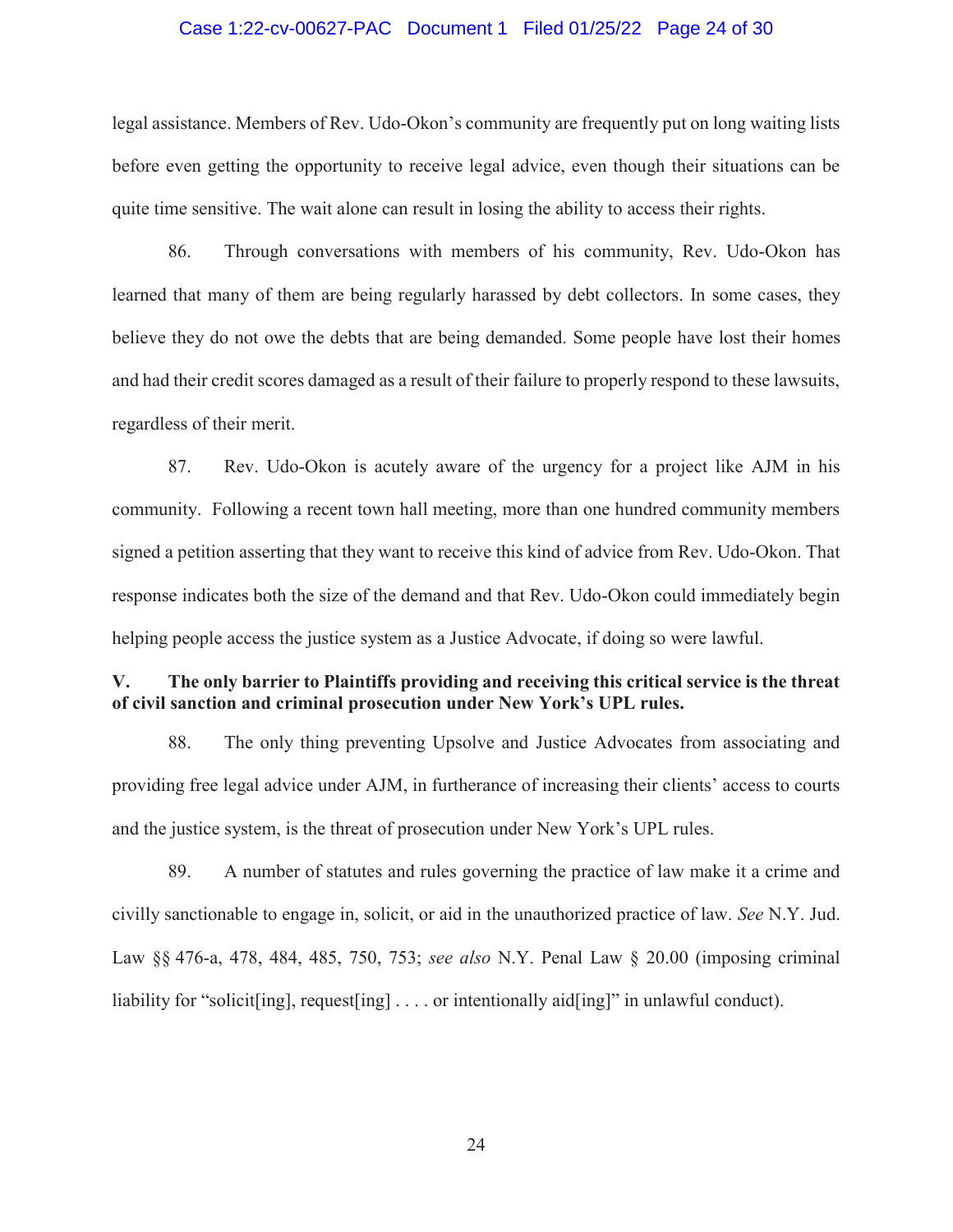#### Case 1:22-cv-00627-PAC Document 1 Filed 01/25/22 Page 25 of 30

90. The assistance AJM seeks to provide would violate New York's UPL rules, because it would involve providing individualized legal advice about whether and how to respond to ongoing litigation (and advertising that assistance to potential advisees).

91. The risk of prosecution under these rules is acute because New York's UPL rules are vigorously enforced.

92. As a result, as soon as AJM launches, Upsolve, Rev. Udo-Okon, potential clients, and any other individuals who aid in this project would face the risk of criminal and civil prosecution for engaging in the unauthorized practice of law. This risk is chilling Upsolve from launching the program. Indeed, the only thing stopping Rev. Udo-Okon from associating with Upsolve and providing this legal advice is the threat of being prosecuted for violating New York's UPL rules.

93. The low-income New Yorkers who would receive Rev. Udo-Okon's and other future Justice Advocates' advice are also in a bind. They cannot afford a paid lawyer and cannot find free counsel, but if they solicit this kind of advice from a non-lawyer they face the risk of prosecution, and they do not know how to go it alone. Without legal help, they are likely to default and face the risk of wrongful deprivation of their property and significant follow-on harms.

94. The experts who reviewed and endorsed the Training Guide limited the scope of their review "[i]n part," as Professor Foohey explained, "to avoid any possibility of liability under rules governing the unauthorized practice of law." This illustrates that industry experts likewise fear prosecution under UPL rules. Foohey Decl. ¶ 11.

95. But applying New York's UPL rules to bar Plaintiffs' advocacy and expressive association violates Plaintiffs' rights under the First and Fourteenth Amendments of the United States Constitution.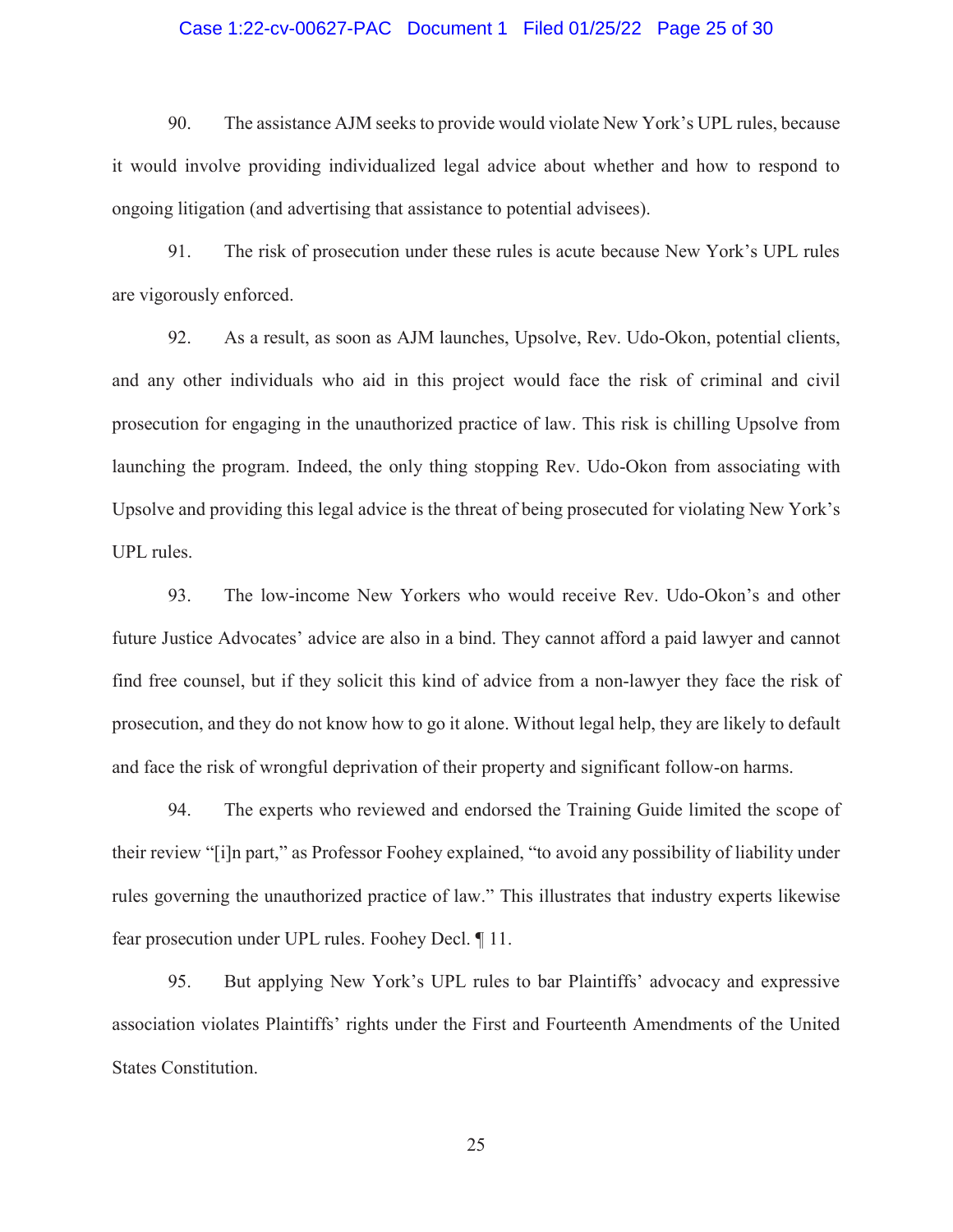#### Case 1:22-cv-00627-PAC Document 1 Filed 01/25/22 Page 26 of 30

96. *First*, application of the UPL rules here would trigger strict scrutiny. The Supreme Court has held that "collective activity undertaken to obtain meaningful access to the courts" just like the activity Plaintiffs plan to undertake—"is a fundamental right within the protection of the First Amendment['s]" guarantee of the Freedom of Association. *In re Primus*, 436 U.S. 412, 426 (1978) (quoting *United Transp. Union v. State Bar of Mich.*, 401 U.S. 576, 585 (1971)).

97. Furthermore, application of New York's UPL rules triggers strict scrutiny under the First Amendment's protection of Free Speech. "Above all else, the First Amendment means that government generally has no power to restrict expression"—or the hearing of that expression—"because of its message, its ideas, its subject matter, or its content." *Barr v. Am. Ass'n of Political Consultants, Inc.*, 140 S. Ct. 2335, 2346 (2020) (quoting *Police Dep't. of Chicago v. Mosley*, 408 U.S. 92, 95 (1972)) (internal quotation marks omitted). And application of the UPL rules here is content-based, because it depends on the content of speech and in particular whether it includes individualized advice about whether and how to respond to a debt collection action.

98. *Second*, application of the challenged rules to Plaintiffs cannot survive First Amendment scrutiny.

99. Application of the UPL rules in this context has the effect of preventing many lowincome New Yorkers from receiving advice that would help them avoid the risk of wrongfully losing their property (and more), even where, as here, trained professionals who are not lawyers are already embedded in low-income communities and are acting in the public interest to provide truthful, free, and carefully circumscribed legal advice on terms that mirror those on which pro bono lawyers may provide similar advice.

100. The application of the UPL rules to Plaintiffs is particularly unjustified because the American Justice Movement will advance the very interests underlying the rules. New York's UPL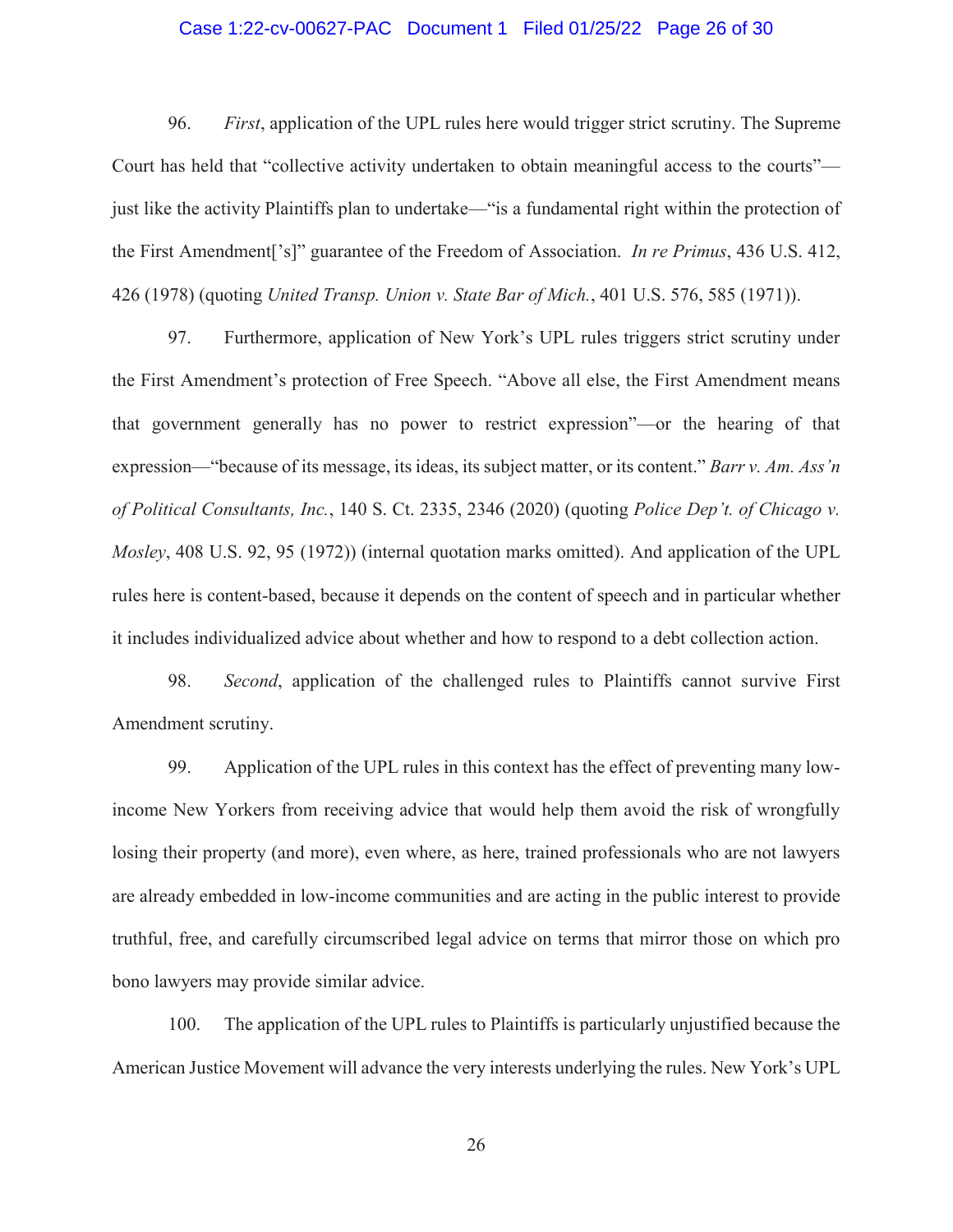#### Case 1:22-cv-00627-PAC Document 1 Filed 01/25/22 Page 27 of 30

rules are designed to protect consumers from the risk of unreliable or unscrupulous representation and thereby increase public faith in the justice system. These rules serve these salutary aims in many applications.

101. By providing free, reliable, and helpful information about how low-income New Yorkers can access their legal rights, Plaintiffs seek to protect consumers and help to bolster faith in the justice system and thereby avoid the significant harm that currently results from low-income New Yorkers' inability to understand and access their legal rights. Far from undermining the State's interest, Plaintiffs seek to help New Yorkers fill out a form that the state itself has provided, confirming the state's own recognition of the significance of responding to debt collection actions and the need to support the many defendants who currently are unable to do so. By doing so, Plaintiffs hope to help ensure that every low-income New Yorker is able to access and exercise their legal rights and avoid paying a debt they do not owe or that a plaintiff has no right to collect.

102. Plaintiffs accordingly bring this action to vindicate those rights and ensure that no more Americans will be deprived of their property and their civil rights due to the lack of free assistance to help them access and vindicate those rights.

#### **CAUSES OF ACTION**

#### **COUNT ONE**

### **42 U.S.C. § 1983: Violation of the Freedom of Speech**

103. Plaintiffs repeat and allege paragraphs 1–102 as if fully set forth herein.

104. The First Amendment's protection of Free Speech protects Plaintiffs' activity against the application of New York's UPL rules because the government "generally has no power to restrict expression"—or the hearing of that expression—"because of its message, its ideas, its subject matter, or its content." *Barr v. Am. Ass'n of Political Consultants, Inc.*, 140 S. Ct. 2335,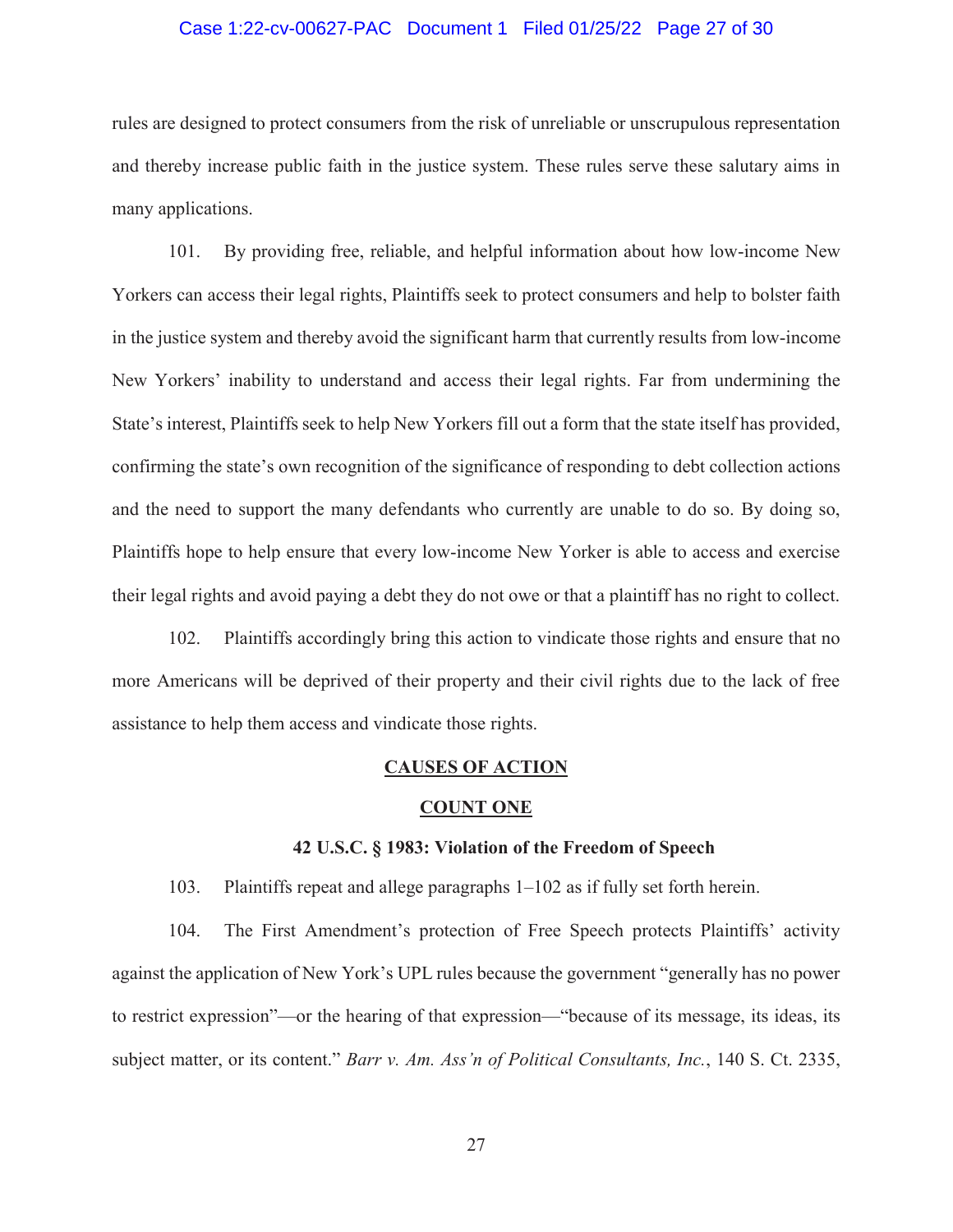#### Case 1:22-cv-00627-PAC Document 1 Filed 01/25/22 Page 28 of 30

2346 (2020) (quoting *Police Dept. of Chicago v. Mosley*, 408 U.S. 92, 95 (1972)) (internal quotation marks omitted).

105. New York's UPL rules, as applied to Plaintiffs, punish Plaintiffs' truthful, noncommercial, and non-misleading speech on the basis of its content.

106. New York's UPL rules, as applied to Plaintiffs, cannot satisfy strict scrutiny because they are not narrowly tailored to a compelling government interest. Nor can they satisfy any lesser level of scrutiny that might apply. To the contrary, Plaintiffs' carefully designed program to provide free, reliable, truthful, and non-misleading legal advice to low-income New Yorkers advances the State's interests in consumer protection and preserving the integrity of the legal system that underlie the UPL rules.

107. In implementing and enforcing the UPL rules against Plaintiffs, Defendant is, under color of state law, depriving Plaintiffs of their constitutional rights.

#### **COUNT TWO**

#### **42 U.S.C. § 1983: Violation of the Freedom of Association**

108. Plaintiffs repeat and allege paragraphs 1–107 as if fully set forth herein.

109. The Supreme Court has held that "collective activity undertaken to obtain meaningful access to the courts is a fundamental right within the protection of the First Amendment" to the United States Constitution. *In re Primus*, 436 U.S. 412, 426 (1978) (quoting *United Transp. Union v. State Bar of Mich.*, 401 U.S. 576, 585 (1971)).

110. New York's UPL rules, as applied to Plaintiffs, would prevent Plaintiffs from associating to engage in collective activity for the purposes of expressing their personal beliefs in access to justice and ensuring that low-income New Yorkers can access their rights to be heard in court.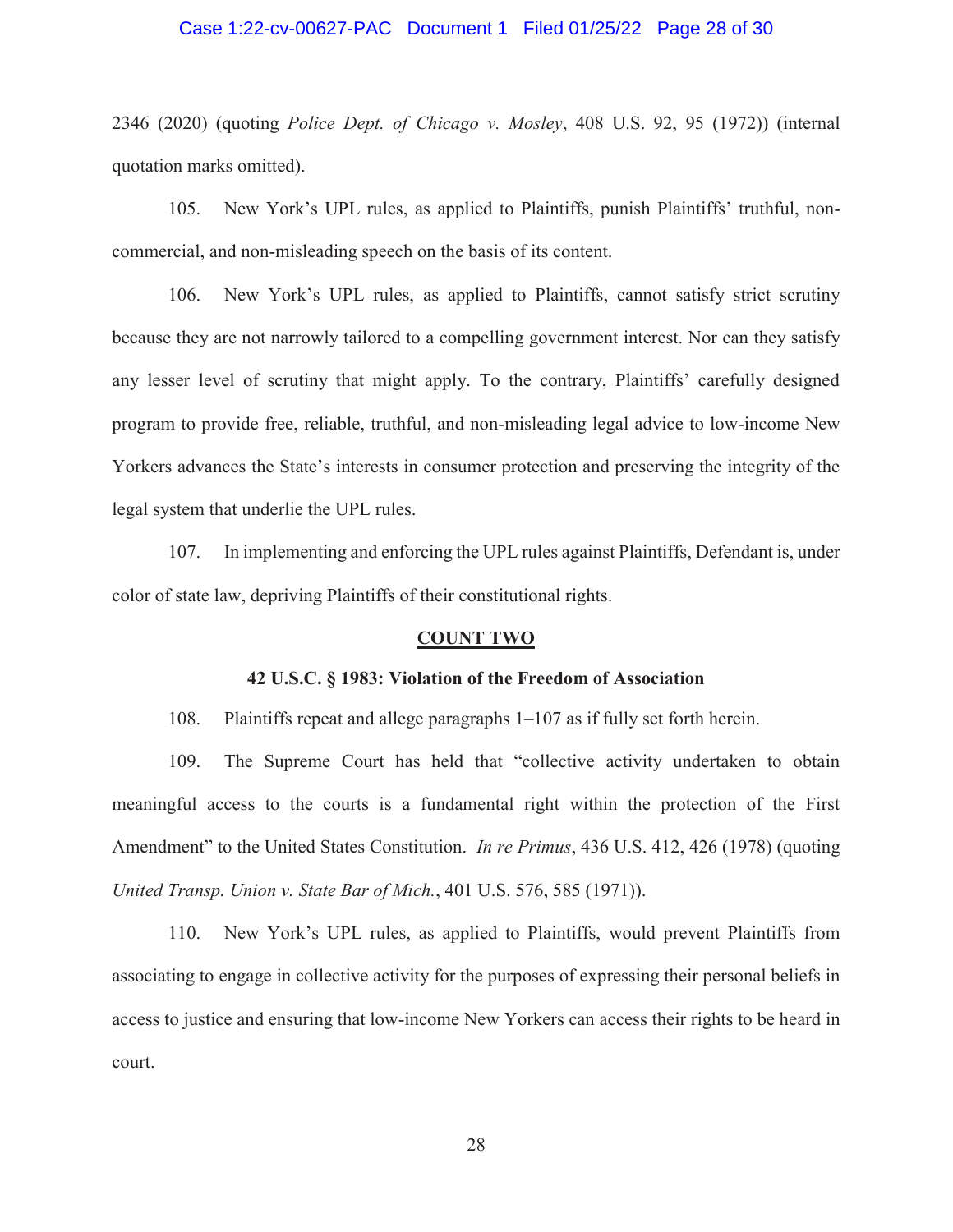111. New York's UPL rules, as applied to Plaintiffs, cannot satisfy strict scrutiny because they are not narrowly tailored to a compelling government interest. To the contrary, Plaintiffs' carefully designed program to provide free, reliable, truthful, and non-misleading legal advice to low-income New Yorkers advances the State's interests in consumer protection and preserves the integrity of the legal system that underlie the UPL rules.

112. In implementing and enforcing the UPL rules against Plaintiffs, Defendant is, under color of state law, depriving Plaintiffs of their constitutional rights.

## **PRAYER FOR RELIEF**

WHEREFORE, Plaintiffs pray that this Court enter judgment in their favor and grant the

following relief:

- A. A declaration that application of New York's UPL rules to Plaintiffs' truthful, nonmisleading, and good faith legal advice provided through the American Justice Movement would violate Plaintiffs' protected rights under the First and Fourteenth Amendments of the United States Constitution;
- B. A preliminary and permanent injunction enjoining Defendants and other state agencies as well as their agents, offices, and employees—from taking any action that would interfere with Plaintiffs' intended activities.
- C. Nominal damages of \$1.00 to remedy the past violation of Plaintiffs' constitutional rights.
- D. An award of Plaintiffs their reasonable costs, litigation expenses, and attorney's fees associated with this litigation pursuant to 42 U.S.C. § 1988; and
- E. Any other relief the Court deems just and proper.

January 25, 2022

# Dated: New York, New York WEIL, GOTSHAL & MANGES LLP

 /*s*/ Gregory Silbert Gregory Silbert Robert B. Niles-Weed Elena De Santis WEIL, GOTSHAL & MANGES LLP 767 Fifth Avenue New York, New York 10153 (212) 310-8000